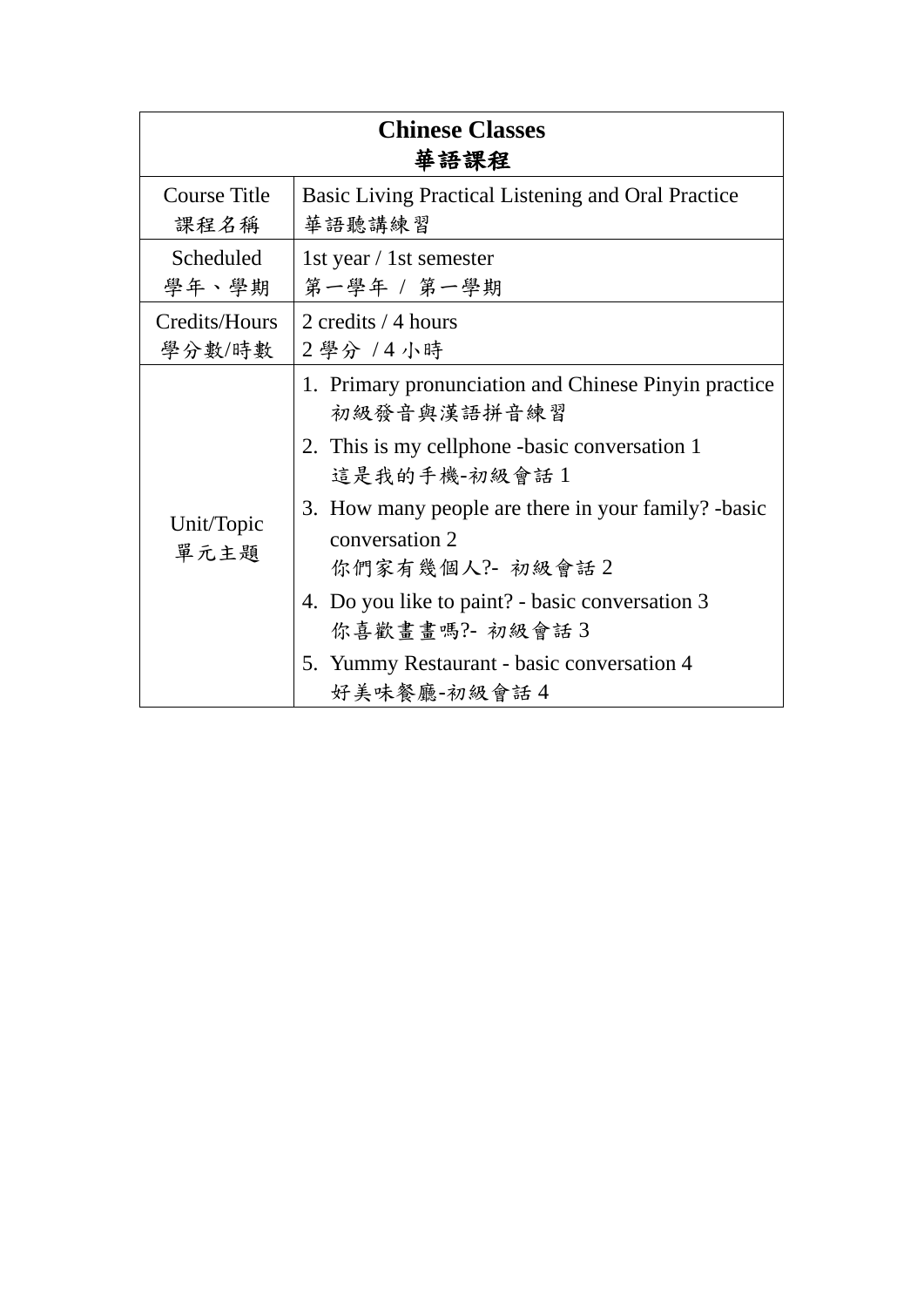| <b>Chinese Classes</b> |                                                                                                                                                                                                                                                                                                                                     |  |
|------------------------|-------------------------------------------------------------------------------------------------------------------------------------------------------------------------------------------------------------------------------------------------------------------------------------------------------------------------------------|--|
| 華語課程                   |                                                                                                                                                                                                                                                                                                                                     |  |
| <b>Course Title</b>    | <b>Elementary Chinese Reading Skills</b>                                                                                                                                                                                                                                                                                            |  |
| 课程名稱                   | 華語閱讀練習                                                                                                                                                                                                                                                                                                                              |  |
| Scheduled              | 1st year / 1st semester                                                                                                                                                                                                                                                                                                             |  |
| 學年、學期                  | 第一學年 / 第一學期                                                                                                                                                                                                                                                                                                                         |  |
| Credits/Hours          | 2 credits / 4 hours                                                                                                                                                                                                                                                                                                                 |  |
| 學分數/時數                 | 2學分 /4小時                                                                                                                                                                                                                                                                                                                            |  |
| Unit/Topic<br>單元主題     | 1. Good Taste Restaurant price list<br>好滋味餐廳價目表<br>2. Lai Lai night market map / street map<br>來來夜市地圖/街道圖<br>3. Where are you going? (Ask for directions<br>conversation)<br>您要去哪兒?(問路對話)<br>4. How many foreign students are there in the<br>school? (Using numbers dialogue)<br>學校裡有多少外國學生?(數字對話)<br>5. My family essay<br>我的家人短文 |  |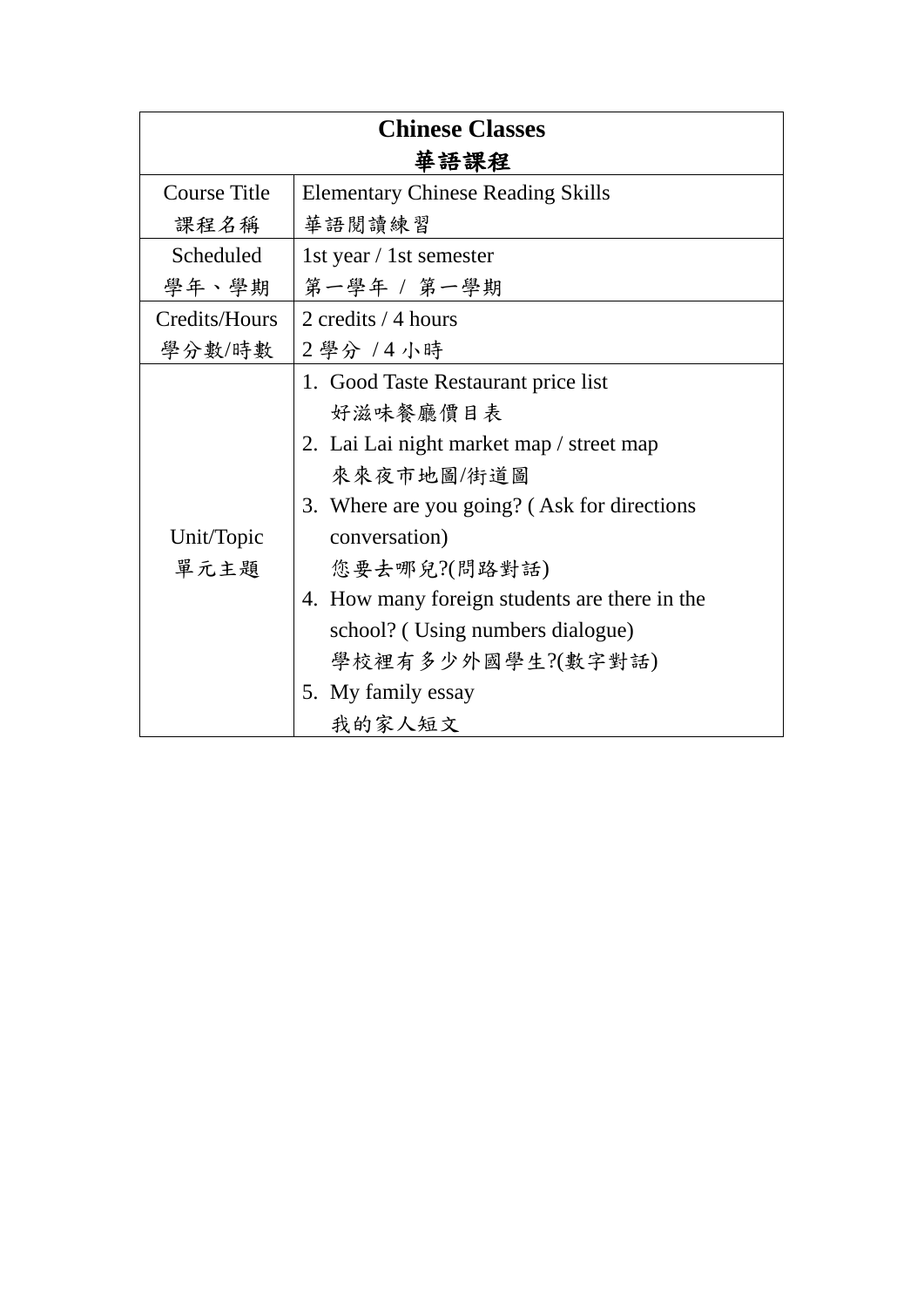| <b>Chinese Classes</b> |                                                        |  |
|------------------------|--------------------------------------------------------|--|
| 華語課程                   |                                                        |  |
| <b>Course Title</b>    | <b>Chinese Character Writing Practice</b>              |  |
| 课程名稱                   | 華語書寫練習                                                 |  |
| Scheduled              | 1st year / 1st semester                                |  |
| 學年、學期                  | 第一學年 / 第一學期                                            |  |
| Credits/Hours          | 1 credits / 2 hours                                    |  |
| 學分數/時數                 | 1學分 /2小時                                               |  |
|                        | 1. The introduction of Chinese character stroke        |  |
|                        | structure and writing exercises                        |  |
|                        | 漢字筆畫結構介紹與書寫練習                                          |  |
|                        | 2. The introduction of phonetic transliteration system |  |
|                        | and writing exercises                                  |  |
|                        | 注音符號介紹與書寫練習                                            |  |
| Unit/Topic             | 3. The introduction of Chinese character component     |  |
| 單元主題                   | and writing exercises                                  |  |
|                        | 漢字部首舉例介紹與書寫練習                                          |  |
|                        | 4. Chinese Character Exercise 1: Number and Noun       |  |
|                        | writing exercises                                      |  |
|                        | 漢字練習一:數字書寫與名詞書寫                                        |  |
|                        | 5. Chinese Character Exercise 2: Verb and Adjective    |  |
|                        | writing exercises                                      |  |
|                        | 漢字練習二:動詞與形容詞書寫                                         |  |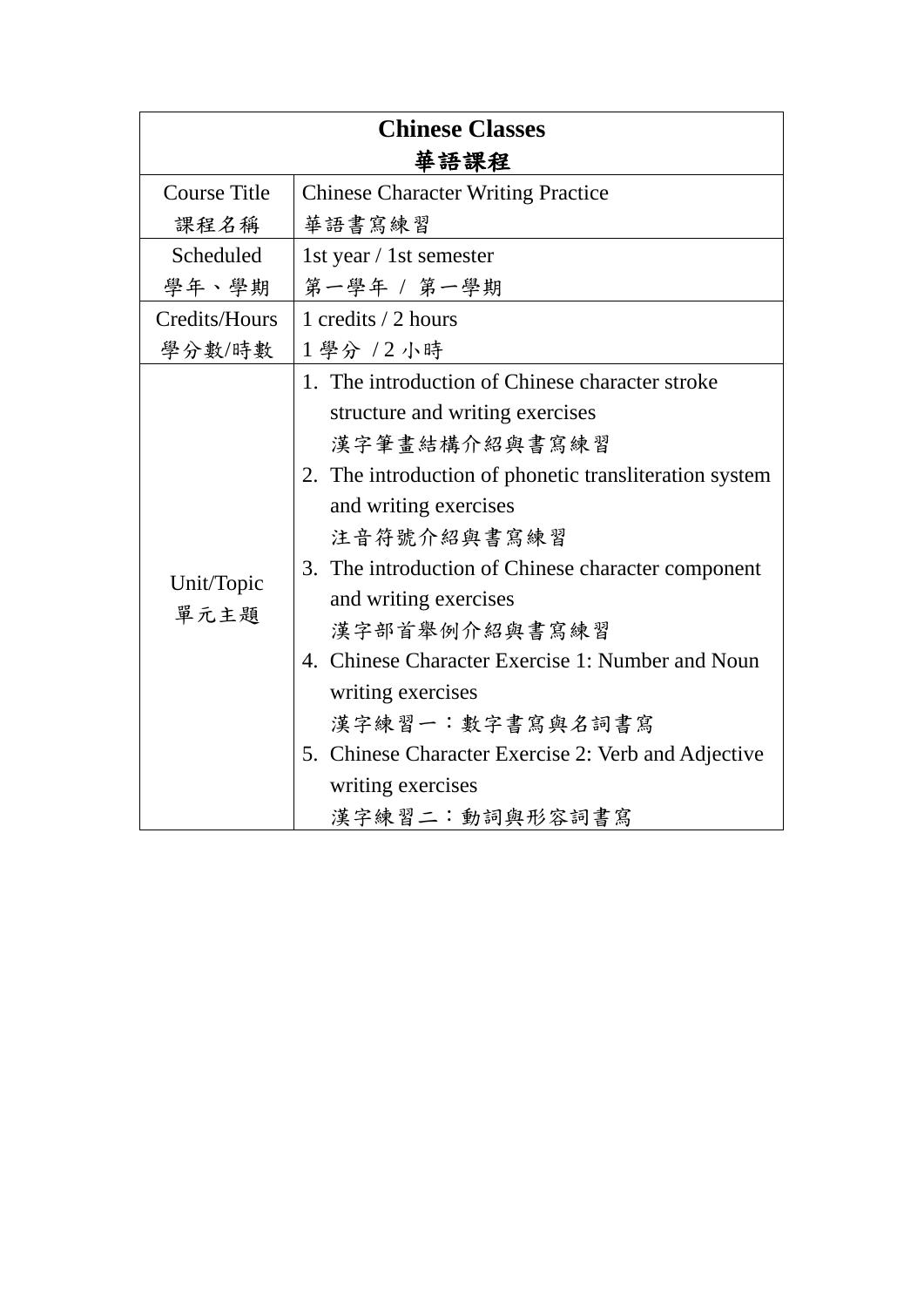| <b>Professional Main Course</b> |                                                     |  |
|---------------------------------|-----------------------------------------------------|--|
| 專業核心課程                          |                                                     |  |
| <b>Course Title</b>             | Applications of Microelectronic Components          |  |
|                                 | Technology                                          |  |
| 課程名稱                            | 微電子元件應用技術                                           |  |
| Scheduled                       | 1st year / 1st semester                             |  |
| 學年、學期                           | 第一學年 / 第一學期                                         |  |
| Credits/Hours                   | 3 credits / 3 hours                                 |  |
| 學分數/時數                          | 3學分 /3小時                                            |  |
|                                 | 1. Introduction to surface mount devices (SMDs) and |  |
|                                 | technology                                          |  |
|                                 | 表面電子元件與封裝技術                                         |  |
|                                 | 2. Printed circuit board fabrication, assembly, and |  |
|                                 | testing                                             |  |
|                                 | PCB板製造、組裝與功能測試                                      |  |
| Unit/Topic<br>單元主題              | 3. SMDs welding practices (I)                       |  |
|                                 | PCB 板之電子元件表面拆卸練習(I)                                 |  |
|                                 | 4. Visual inspection and function testing for SMDs  |  |
|                                 | removed from PCBs                                   |  |
|                                 | 拆卸 PCB 板之表面元件外觀檢視與功能測試                              |  |
|                                 | 5. SMDs welding practices (II)                      |  |
|                                 | PCB 板之電子元件表面拆卸練習(II)                                |  |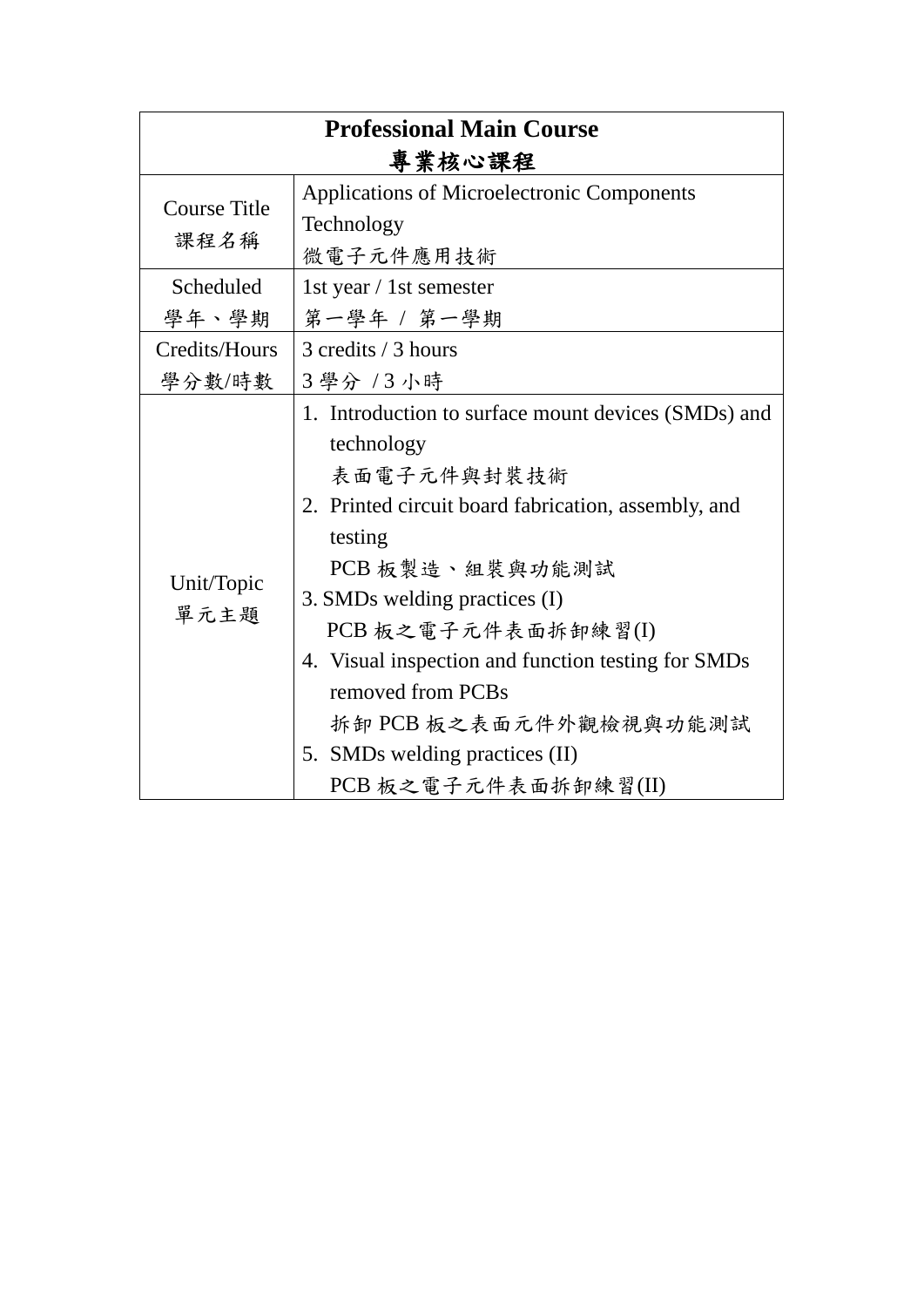| <b>Professional Main Course</b> |                                               |
|---------------------------------|-----------------------------------------------|
| 專業核心課程                          |                                               |
| <b>Course Title</b>             | Introduction to Smart Manufacturing           |
| 课程名稱                            | 智慧製造概論                                        |
| Scheduled                       | 1st year / 1st semester                       |
| 學年、學期                           | 第一學年 / 第一學期                                   |
| Credits/Hours                   | 3 credits / 3 hours                           |
| 學分數/時數                          | 3 學分 / 3 小時                                   |
|                                 | 1. Internet of Things and Smart Manufacturing |
|                                 | 物聯網與智慧製造                                      |
|                                 | 2. Modeling and simulation of system design   |
|                                 | 系統設計的建模與模擬                                    |
| Unit/Topic                      | 3. Robot application                          |
| 單元主題                            | 機器人的應用                                        |
|                                 | 4. Sensors and smart manufacturing            |
|                                 | 感測器與智慧製造                                      |
|                                 | 5. Practice of Smart Manufacturing System     |
|                                 | 智慧製造系統實務                                      |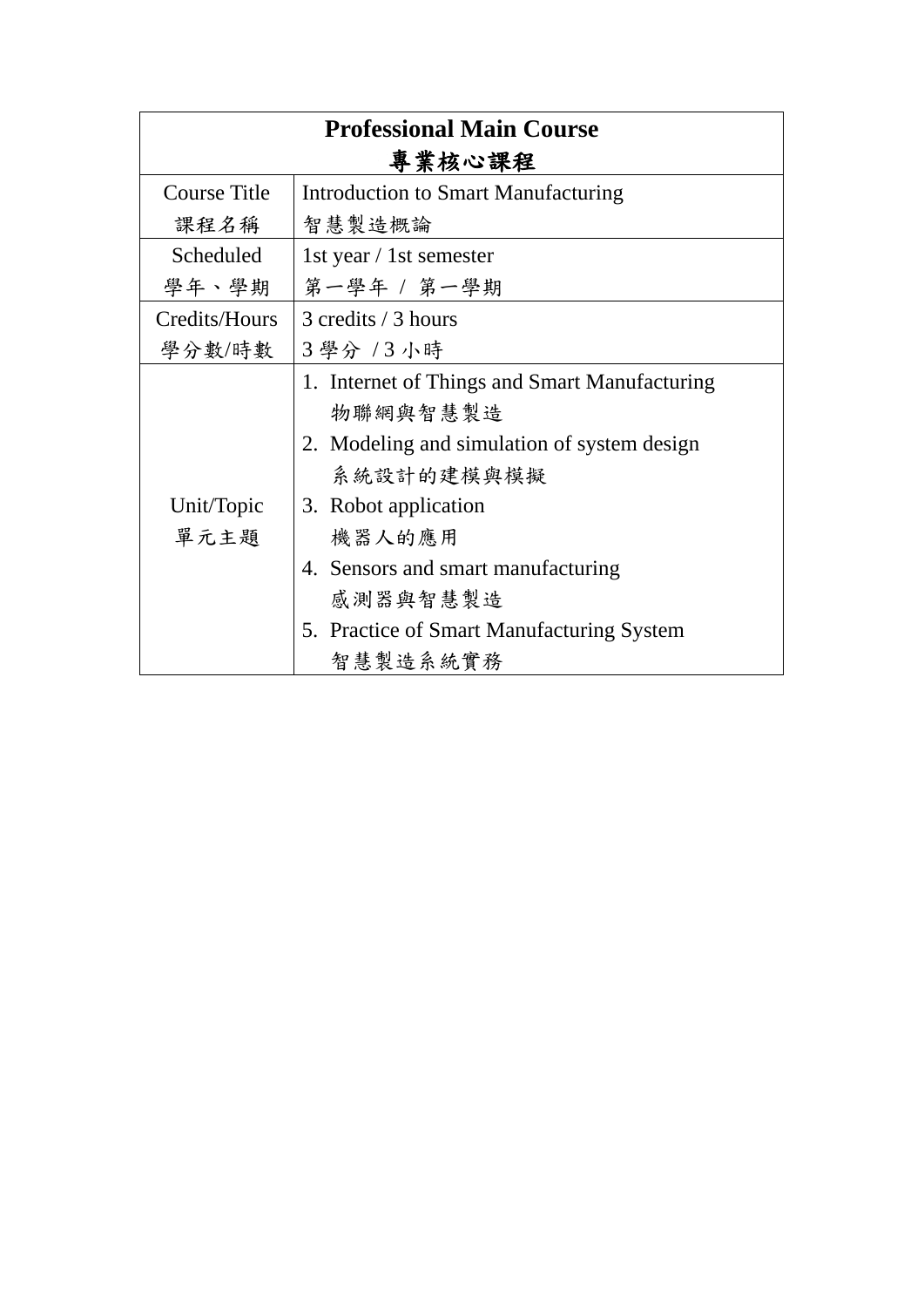| <b>On-campus Practice Course</b> |                                   |  |
|----------------------------------|-----------------------------------|--|
| 校內實作課程                           |                                   |  |
| Course Title                     | <b>Mobile Device Programming</b>  |  |
| 课程名稱                             | 行動裝置程式設計                          |  |
| Scheduled                        | 1st year / 1st semester           |  |
| 學年、學期                            | 第一學年 / 第一學期                       |  |
| Credits/Hours                    | 2 credits / 2 hours               |  |
| 學分數/時數                           | 2學分 / 2 小時                        |  |
|                                  | 1. Introduction to APP Inventor 2 |  |
|                                  | APP Inventor 2 介紹                 |  |
|                                  | 2. Components and Operations      |  |
|                                  | 常用元件與運算原則                         |  |
| Unit/Topic                       | 3. Loops and Lists                |  |
| 單元主題                             | 迴圈與清單                             |  |
|                                  | 4. Built-in functions             |  |
|                                  | 自訂程序                              |  |
|                                  | 5. Project practice               |  |
|                                  | 專案實作                              |  |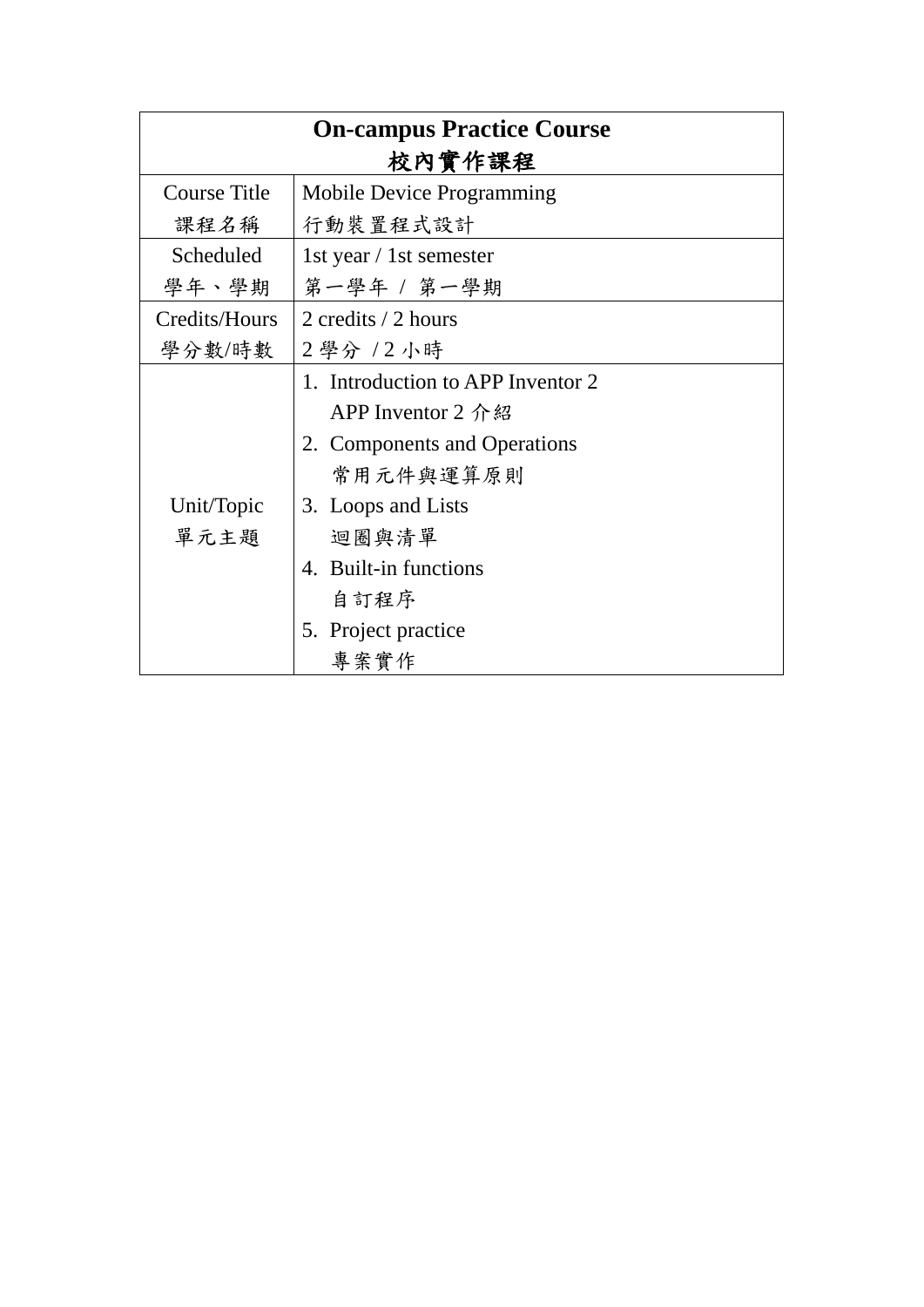| <b>On-campus Practice Course</b> |                                                      |  |
|----------------------------------|------------------------------------------------------|--|
| 校內實作課程                           |                                                      |  |
| <b>Course Title</b>              | The Sensing Design of Electronic Interactive Circuit |  |
| 课程名稱                             | 電子互動感測設計                                             |  |
| Scheduled                        | 1st year / 1st semester                              |  |
| 學年、學期                            | 第一學年 / 第一學期                                          |  |
| Credits/Hours                    | 2 credits / 2 hours                                  |  |
| 學分數/時數                           | 2 學分 / 2 小時                                          |  |
|                                  | 1. LED array                                         |  |
|                                  | LED 陣列                                               |  |
|                                  | 2. LCD display                                       |  |
|                                  | LCD 顯示                                               |  |
| Unit/Topic                       | 3. Infrared body sensing                             |  |
| 單元主題                             | 紅外線人體感測                                              |  |
|                                  | 4. Ultrasonic ranging                                |  |
|                                  | 超音波測距                                                |  |
|                                  | 5. Control DC motor                                  |  |
|                                  | 控制直流馬達                                               |  |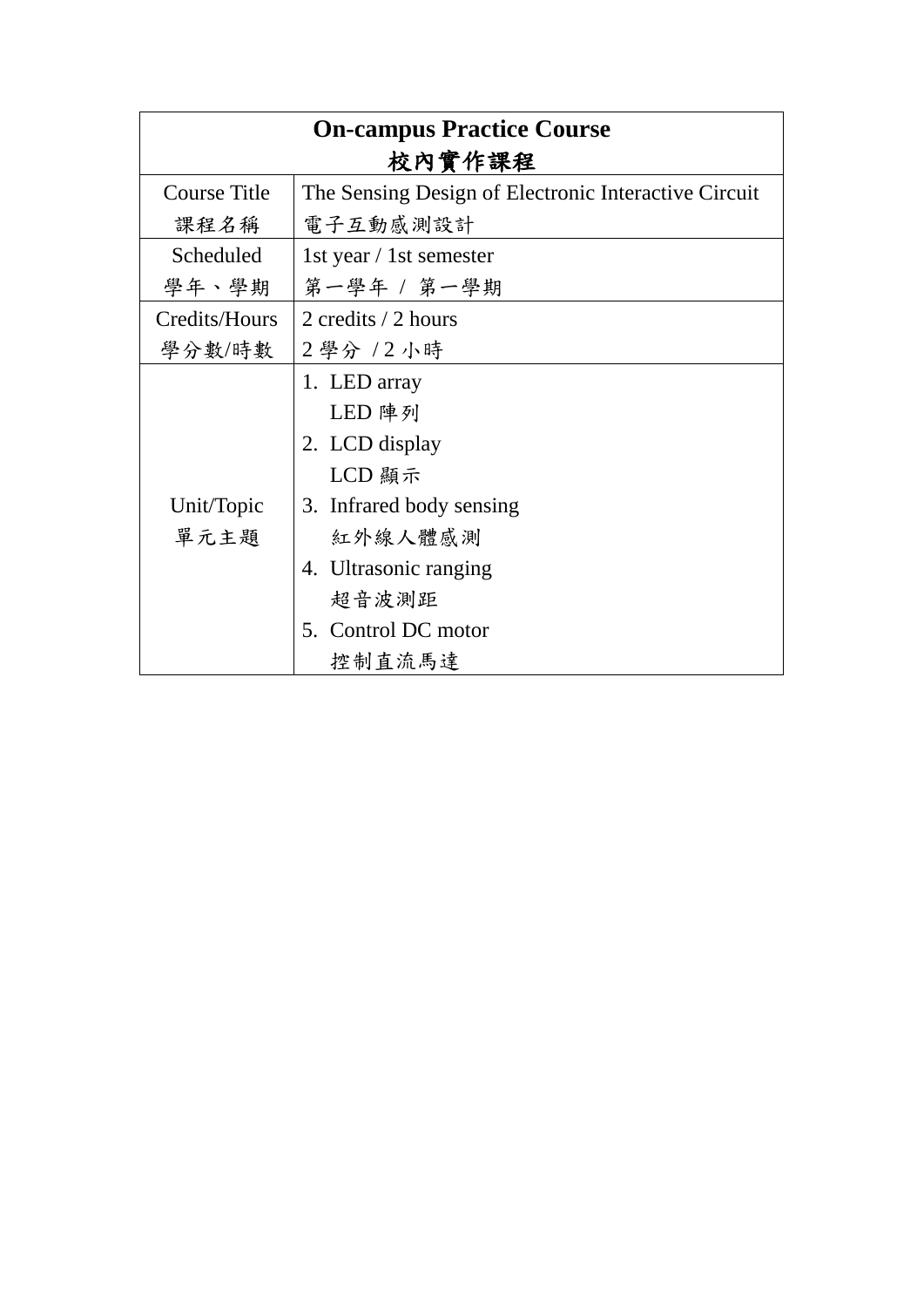| <b>Chinese Classes</b> |                                                                                                                                                                                                                                                                                                                                                                                       |  |
|------------------------|---------------------------------------------------------------------------------------------------------------------------------------------------------------------------------------------------------------------------------------------------------------------------------------------------------------------------------------------------------------------------------------|--|
| 華語課程                   |                                                                                                                                                                                                                                                                                                                                                                                       |  |
| <b>Course Title</b>    | Basic Chinese Speaking and Expression                                                                                                                                                                                                                                                                                                                                                 |  |
| 课程名稱                   | 華語口語與表達                                                                                                                                                                                                                                                                                                                                                                               |  |
| Scheduled              | 1st year / 2nd semester                                                                                                                                                                                                                                                                                                                                                               |  |
| 學年、學期                  | 第一學年 / 第二學期                                                                                                                                                                                                                                                                                                                                                                           |  |
| Credits/Hours          | 2 credits / 2 hours                                                                                                                                                                                                                                                                                                                                                                   |  |
| 學分數/時數                 | 2 學分 / 2 小時                                                                                                                                                                                                                                                                                                                                                                           |  |
| Unit/Topic<br>單元主題     | 1. Good morning, how are you? - Daily greetings<br>早安,您好嗎? 一生活招呼語<br>2. I like to sing, how about you? - Self introduction<br>我喜歡唱歌,你呢?—自我介紹<br>3. How much is the total amount?-Shopping phrases<br>請問一共多少錢?—購物用語<br>4. Where is the department store?-position phrases<br>百貨公司在哪裡?—方位用語<br>5. What do you want to do on Sunday? - Date and<br>activity phrases<br>星期天你想做什麼?—時間與活動用語 |  |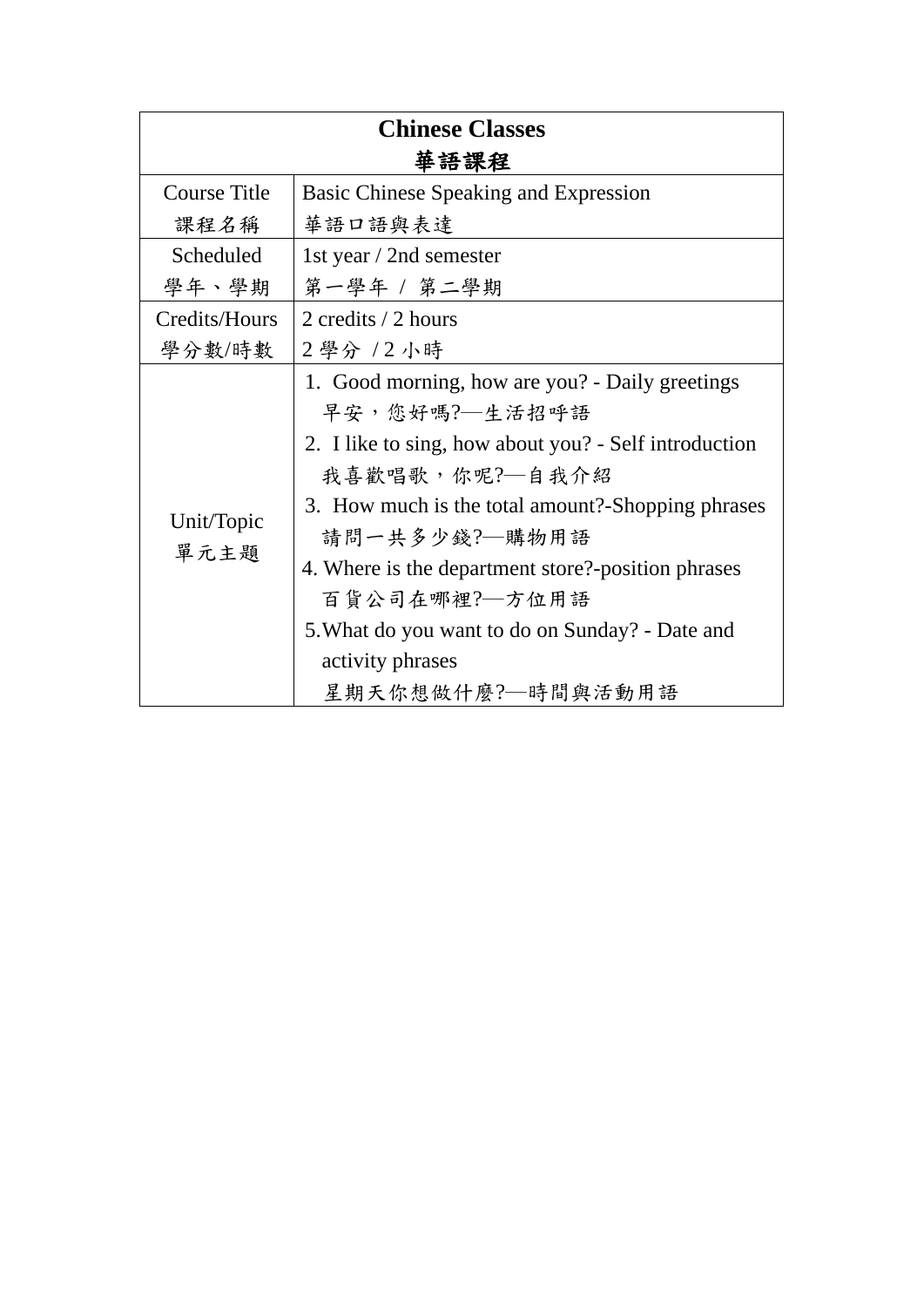| <b>Chinese Classes</b> |                                                                                                                                                                                                                                                                                                                                                                               |
|------------------------|-------------------------------------------------------------------------------------------------------------------------------------------------------------------------------------------------------------------------------------------------------------------------------------------------------------------------------------------------------------------------------|
| 華語課程                   |                                                                                                                                                                                                                                                                                                                                                                               |
| Course Title           | <b>Elementary Chinese Reading and Comprehension</b>                                                                                                                                                                                                                                                                                                                           |
| 课程名稱                   | 華語閱讀與理解                                                                                                                                                                                                                                                                                                                                                                       |
| <b>Scheduled</b>       | 1st year / 2nd semester                                                                                                                                                                                                                                                                                                                                                       |
| 學年、學期                  | 第一學年 / 第二學期                                                                                                                                                                                                                                                                                                                                                                   |
| Credits/Hours          | 2 credits / 2 hours                                                                                                                                                                                                                                                                                                                                                           |
| 學分數/時數                 | 2學分 / 2 小時                                                                                                                                                                                                                                                                                                                                                                    |
| Unit/Topic<br>單元主題     | 1. Have you eaten yet? (daily greetings and<br>conversations)<br>您吃飯了嗎?(日常招呼與對話)<br>2. How much is a drink? (Shopping conversation)<br>一杯飲料多少錢?(購物對話)<br>3. Go to the restaurant together (ordering<br>conversation)<br>一起去餐廳用餐(點餐對話)<br>4. Real beauty hair salon (cutting conversation)<br>真美麗美髮店(剪髮對話)<br>5. Send something to the post office (short essay)<br>到郵局寄東西(短文) |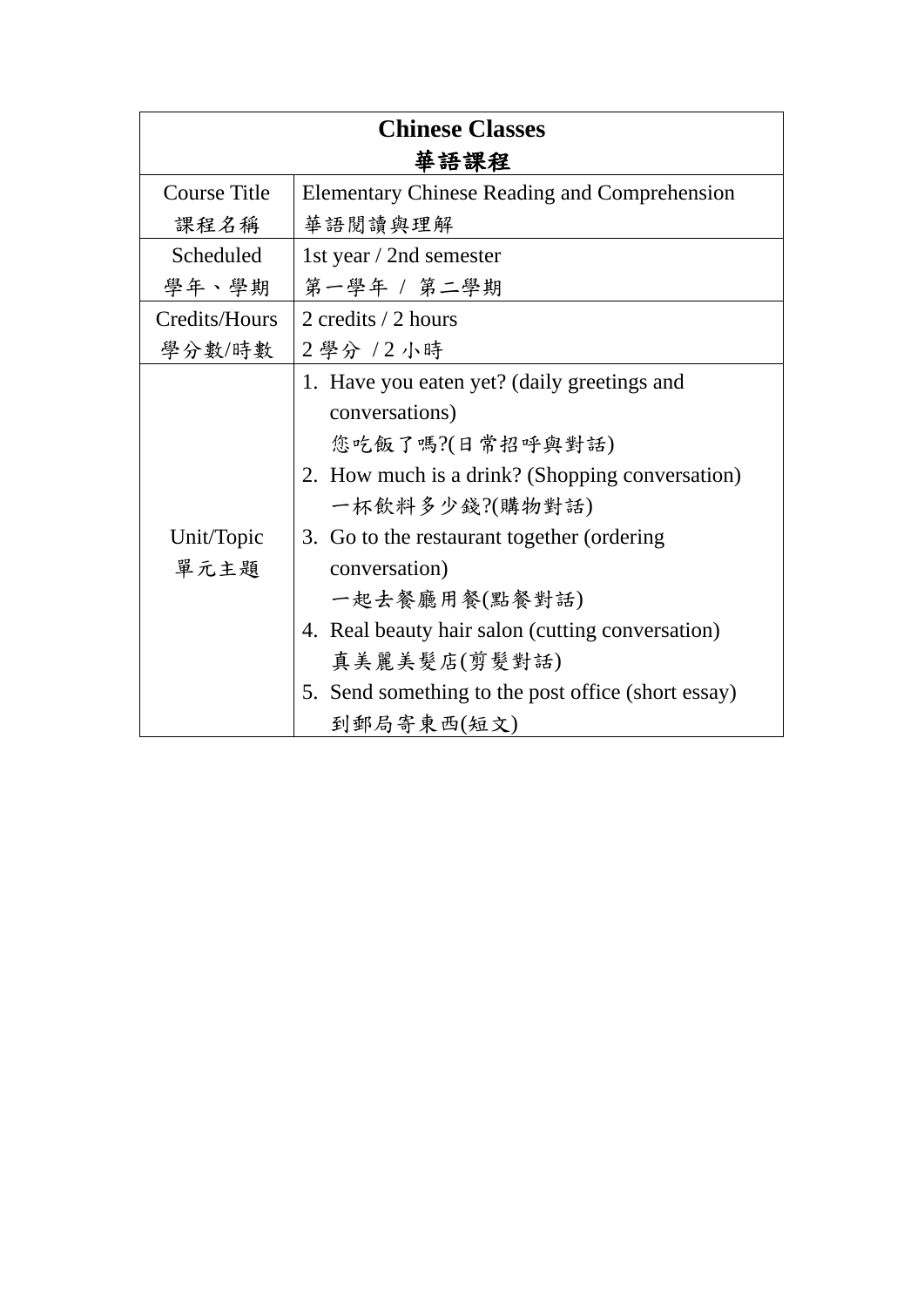| <b>General Education Course</b> |                                      |
|---------------------------------|--------------------------------------|
| 通識課程                            |                                      |
| Course Title                    | The Culture and Traditions of Taiwan |
| 课程名稱                            | 臺灣生活禮俗                               |
| Scheduled                       | 1st year / 2nd semester              |
| 學年、學期                           | 第一學年 / 第二學期                          |
| Credits/Hours                   | 2 credits / 2 hours                  |
| 學分數/時數                          | 2學分 / 2 小時                           |
|                                 | 1. Folk customs of Taiwan            |
|                                 | 台灣民俗                                 |
| Unit/Topic                      | 2. Religious beliefs in Taiwan       |
| 單元主題                            | 台灣宗教信仰                               |
|                                 | 3. Taiwan aboriginal cultural        |
|                                 | 原住民文化                                |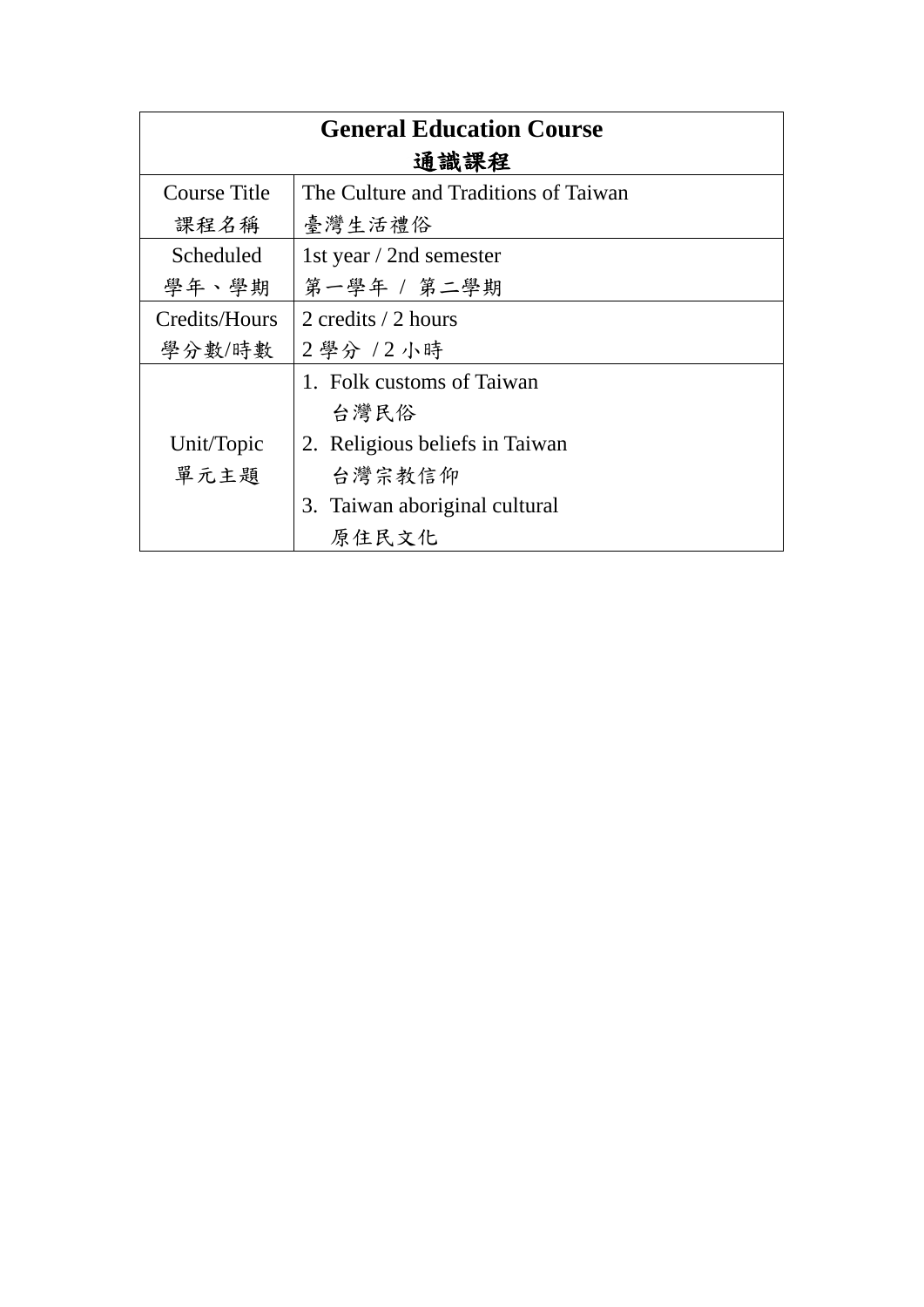| <b>Professional Main Course</b> |                                                                                                                                                                                                                                                            |  |
|---------------------------------|------------------------------------------------------------------------------------------------------------------------------------------------------------------------------------------------------------------------------------------------------------|--|
| 專業核心課程                          |                                                                                                                                                                                                                                                            |  |
| Course Title                    | <b>Fundamental Principles and Applications of Sensors</b>                                                                                                                                                                                                  |  |
| 課程名稱                            | 感測基本原理與應用                                                                                                                                                                                                                                                  |  |
| Scheduled                       | 1st year / 2nd semester                                                                                                                                                                                                                                    |  |
| 學年、學期                           | 第一學年 / 第二學期                                                                                                                                                                                                                                                |  |
| Credits/Hours                   | 3 credits / 3 hours                                                                                                                                                                                                                                        |  |
| 學分數/時數                          | 3 學分 / 3 小時                                                                                                                                                                                                                                                |  |
| Unit/Topic<br>單元主題              | 1. Understand the principle and application of<br>various types of sensors<br>了解各類型感測器原理與應用<br>2. Temperature sensing principle<br>溫度感測原理<br>3. Light diode<br>光二極體<br>4. Sound sensing principle4<br>聲音感測原理<br>5. Voltage to frequency conversion circuit |  |
|                                 | 電壓頻率轉換電路                                                                                                                                                                                                                                                   |  |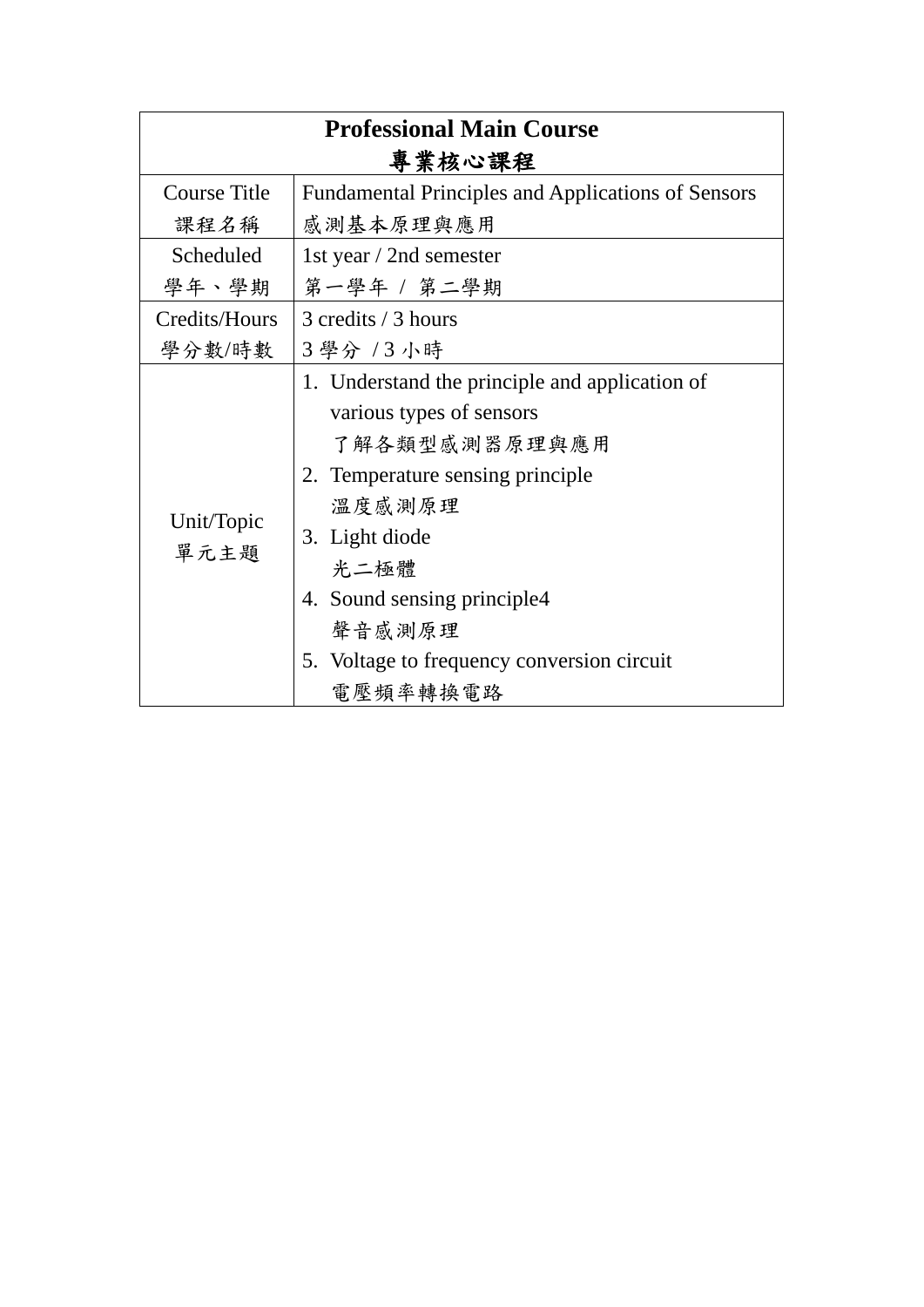| <b>Professional Main Course</b> |                                                                                                                                                                                                                                                                                                |  |
|---------------------------------|------------------------------------------------------------------------------------------------------------------------------------------------------------------------------------------------------------------------------------------------------------------------------------------------|--|
| 專業核心課程                          |                                                                                                                                                                                                                                                                                                |  |
| <b>Course Title</b>             | <b>Introduction to Energy Storage-Technologies</b>                                                                                                                                                                                                                                             |  |
| 课程名稱                            | 儲能科技概論                                                                                                                                                                                                                                                                                         |  |
| Scheduled                       | 1st year / 2nd semester                                                                                                                                                                                                                                                                        |  |
| 學年、學期                           | 第一學年 / 第二學期                                                                                                                                                                                                                                                                                    |  |
| Credits/Hours                   | 3 credits / 3 hours                                                                                                                                                                                                                                                                            |  |
| 學分數/時數                          | 3 學分 / 3 小時                                                                                                                                                                                                                                                                                    |  |
| Unit/Topic<br>單元主題              | 1. Energy Storage Industry and Secondary Battery<br><b>Development Status</b><br>儲能產業與二次電池發展現況<br>2. Electrochemical Energy Storage<br>電化學儲能<br>3. Lithium Ion Secondary Battery<br>鋰離子二次電池<br>4. Supercapacitor and Fuel Cell<br>超級電容器與燃料電池<br>5. Other Energy Storage Technologies<br>其他儲能技術 |  |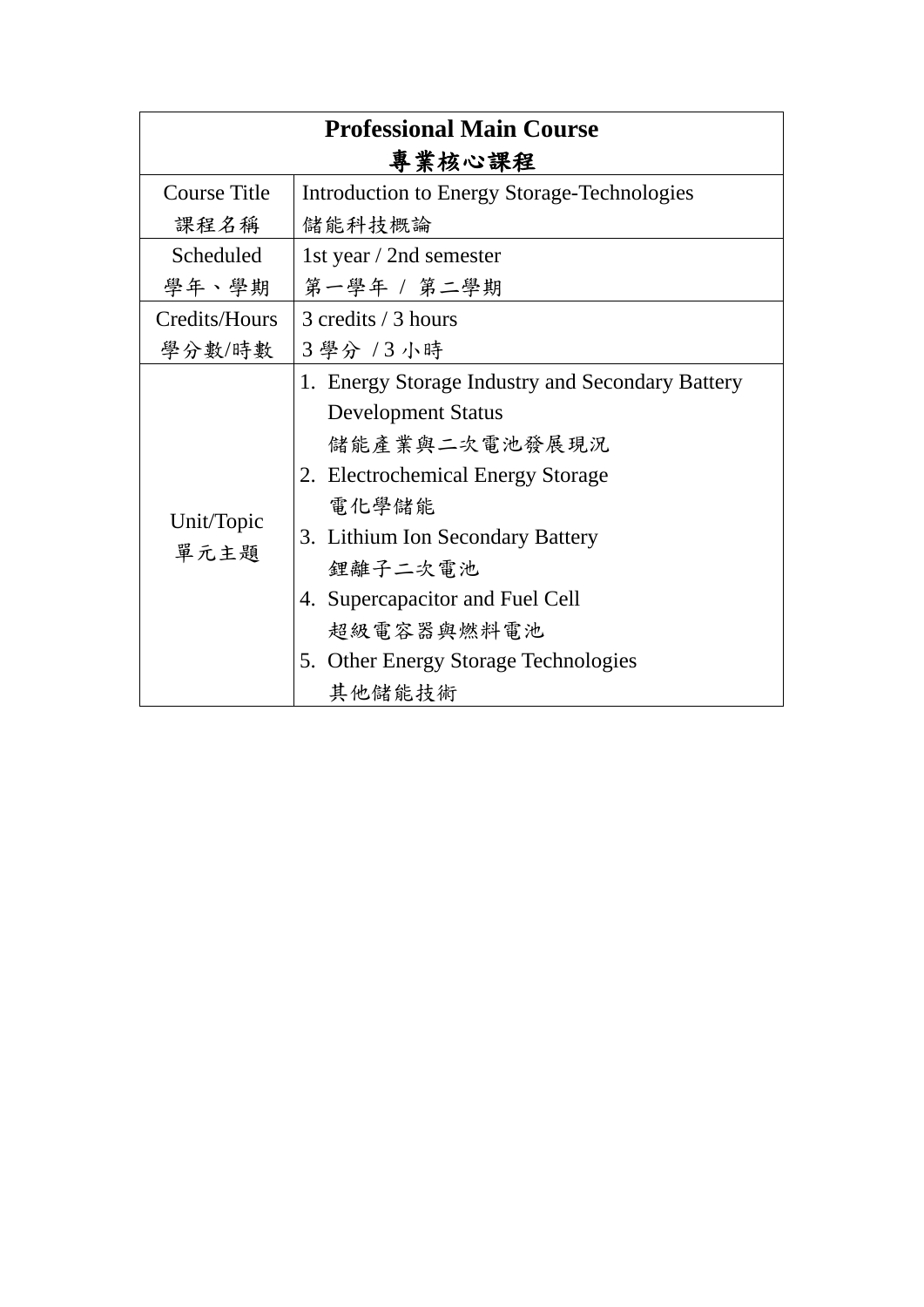| <b>Professional Main Course</b> |                                                                                                                                                                                                                                                                                                                             |  |
|---------------------------------|-----------------------------------------------------------------------------------------------------------------------------------------------------------------------------------------------------------------------------------------------------------------------------------------------------------------------------|--|
| 專業核心課程                          |                                                                                                                                                                                                                                                                                                                             |  |
| <b>Course Title</b>             | Digital Innovative Technologies                                                                                                                                                                                                                                                                                             |  |
| 课程名稱                            | 數位創意科技                                                                                                                                                                                                                                                                                                                      |  |
| Scheduled                       | 1st year / 2nd semester                                                                                                                                                                                                                                                                                                     |  |
| 學年、學期                           | 第一學年 / 第二學期                                                                                                                                                                                                                                                                                                                 |  |
| Credits/Hours                   | 3 credits / 3 hours                                                                                                                                                                                                                                                                                                         |  |
| 學分數/時數                          | 3 學分 / 3 小時                                                                                                                                                                                                                                                                                                                 |  |
| Unit/Topic<br>單元主題              | 1. Introduction to Digital Innovative Technologies in<br>Daily Lives<br>介紹生活中的數位創意科技<br>2. Planning and Design of Your Innovative System<br>創意系統之規劃設計<br>3. Practice of Development Tools<br>相關開發工具操作<br>4. Special Topics of Industrial Creative Technologies<br>創意產業實務介紹<br>5. Final Project and Group Report<br>期末分組專題報告 |  |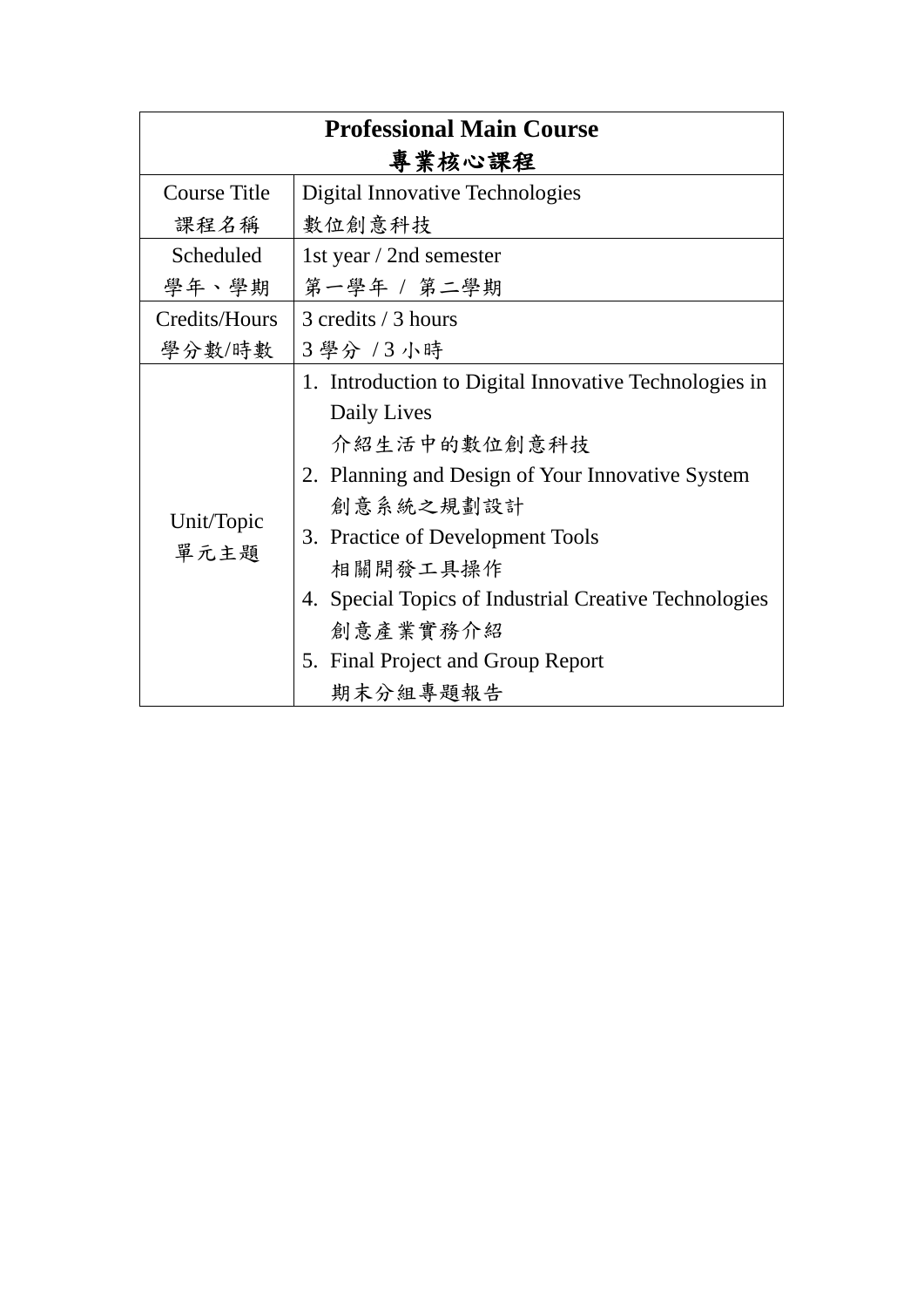| <b>On-campus Practice Course</b> |                                                       |  |
|----------------------------------|-------------------------------------------------------|--|
| 校內實作課程                           |                                                       |  |
| <b>Course Title</b>              | <b>Electronic Devices Welding Technology Practice</b> |  |
| 课程名稱                             | 電子元件拆銲實習                                              |  |
| Scheduled                        | 1st year / 2nd semester                               |  |
| 學年、學期                            | 第一學年 / 第二學期                                           |  |
| Credits/Hours                    | 1 credits / 3 hours                                   |  |
| 學分數/時數                           | 1學分 /3小時                                              |  |
|                                  | 1. Electronics mounting tools and skills              |  |
|                                  | 微電子元件拆銲工具使用                                           |  |
|                                  | 2. Passive devices de-mounting practice               |  |
|                                  | 被動元件拆卸                                                |  |
| Unit/Topic                       | 3. Active devices de-mounting practice                |  |
| 單元主題                             | 主動元件拆卸                                                |  |
|                                  | 4. Passive and active devices welding practice        |  |
|                                  | PCB 板主/被動元件銲接                                         |  |
|                                  | 5. Inspection and PCB functional testing              |  |
|                                  | PCB 功能測試與檢驗                                           |  |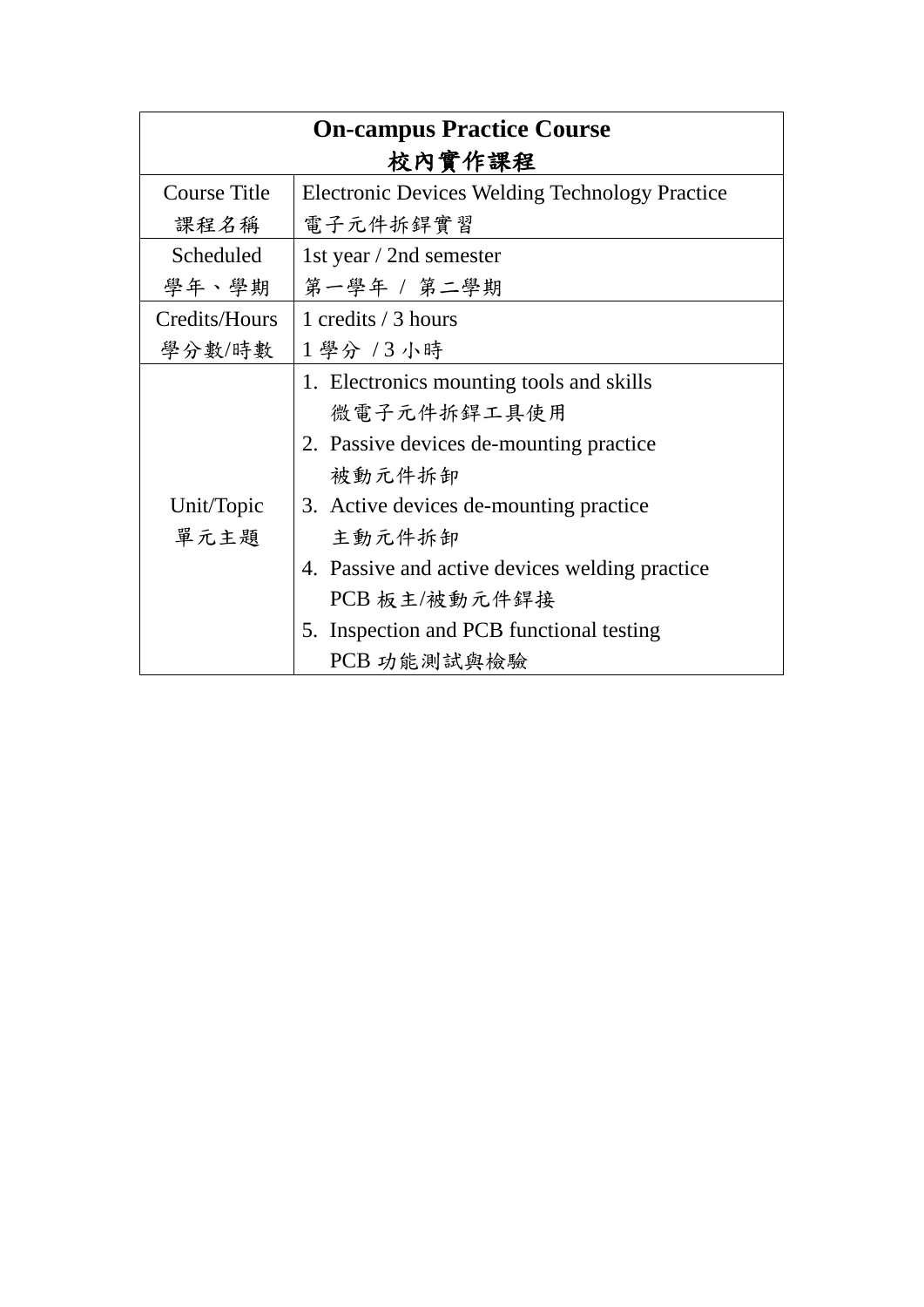| <b>On-campus Practice Course</b> |                                                 |
|----------------------------------|-------------------------------------------------|
|                                  | 校內實作課程                                          |
| Course Title                     | <b>Application of Mobile Device Programming</b> |
| 课程名稱                             | 行動裝置程式應用                                        |
| Scheduled                        | 1st year / 2nd semester                         |
| 學年、學期                            | 第一學年 / 第二學期                                     |
| Credits/Hours                    | 2 credits / 2 hours                             |
| 學分數/時數                           | 2學分 / 2 小時                                      |
|                                  | 1. Example Practice –                           |
|                                  | 範例實作一                                           |
|                                  | Internet resources                              |
|                                  | 網路資源                                            |
|                                  | Games                                           |
|                                  | 遊戲                                              |
|                                  | Photo address book                              |
| Unit/Topic                       | 相片通訊錄                                           |
| 單元主題                             | Camera and drawing                              |
|                                  | 相機與繪圖                                           |
|                                  | Database                                        |
|                                  | 資料庫                                             |
|                                  | Smart phone sensors                             |
|                                  | 手機感測器                                           |
|                                  | 2. Integrated project implementation            |
|                                  | 整合性專案製作                                         |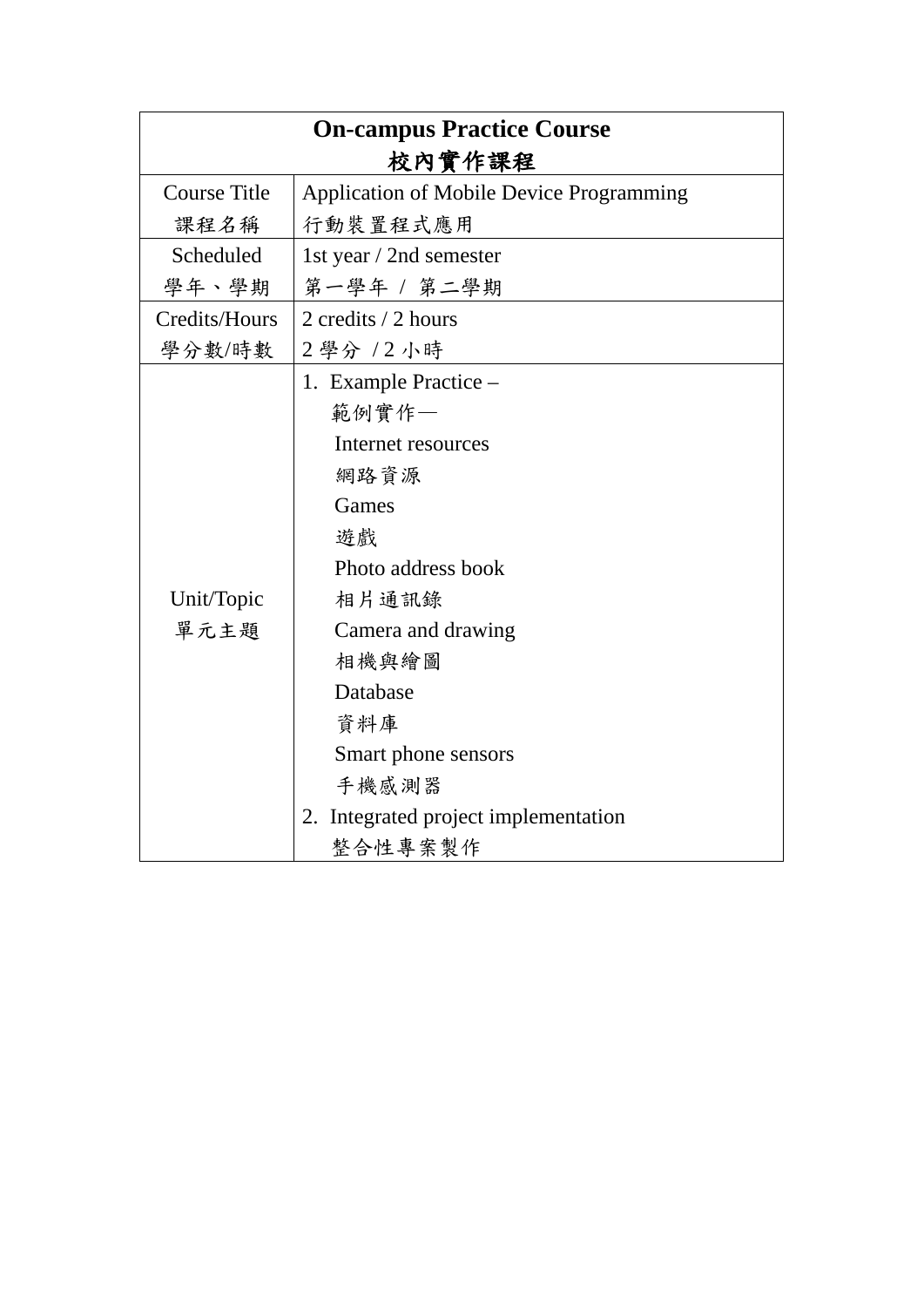| <b>Chinese Classes</b> |                                                  |
|------------------------|--------------------------------------------------|
|                        | 華語課程                                             |
| <b>Course Title</b>    | <b>Situational Chinese:</b>                      |
|                        | Chinese Listening and Speaking in the Workplace  |
| 课程名稱                   | 職場華語聽講練習                                         |
| Scheduled              | 2nd year / 1st semester                          |
| 學年、學期                  | 第二學年 / 第一學期                                      |
| Credits/Hours          | 2 credits / 2 hours                              |
| 學分數/時數                 | 2 學分 / 2 小時                                      |
|                        | 1. Office telephone etiquette                    |
|                        | 辦公室電話禮儀                                          |
|                        | 2. Workplace communication skills                |
|                        | 工作場所交際應對                                         |
| Unit/Topic             | 3. Business trip and travel allowance            |
| 單元主題                   | 出差與旅遊補助                                          |
|                        | 4. The art of meeting communication              |
|                        | 開會溝通的藝術                                          |
|                        | 5. Give a presentation of your professional work |
|                        | 做一個工作簡報                                          |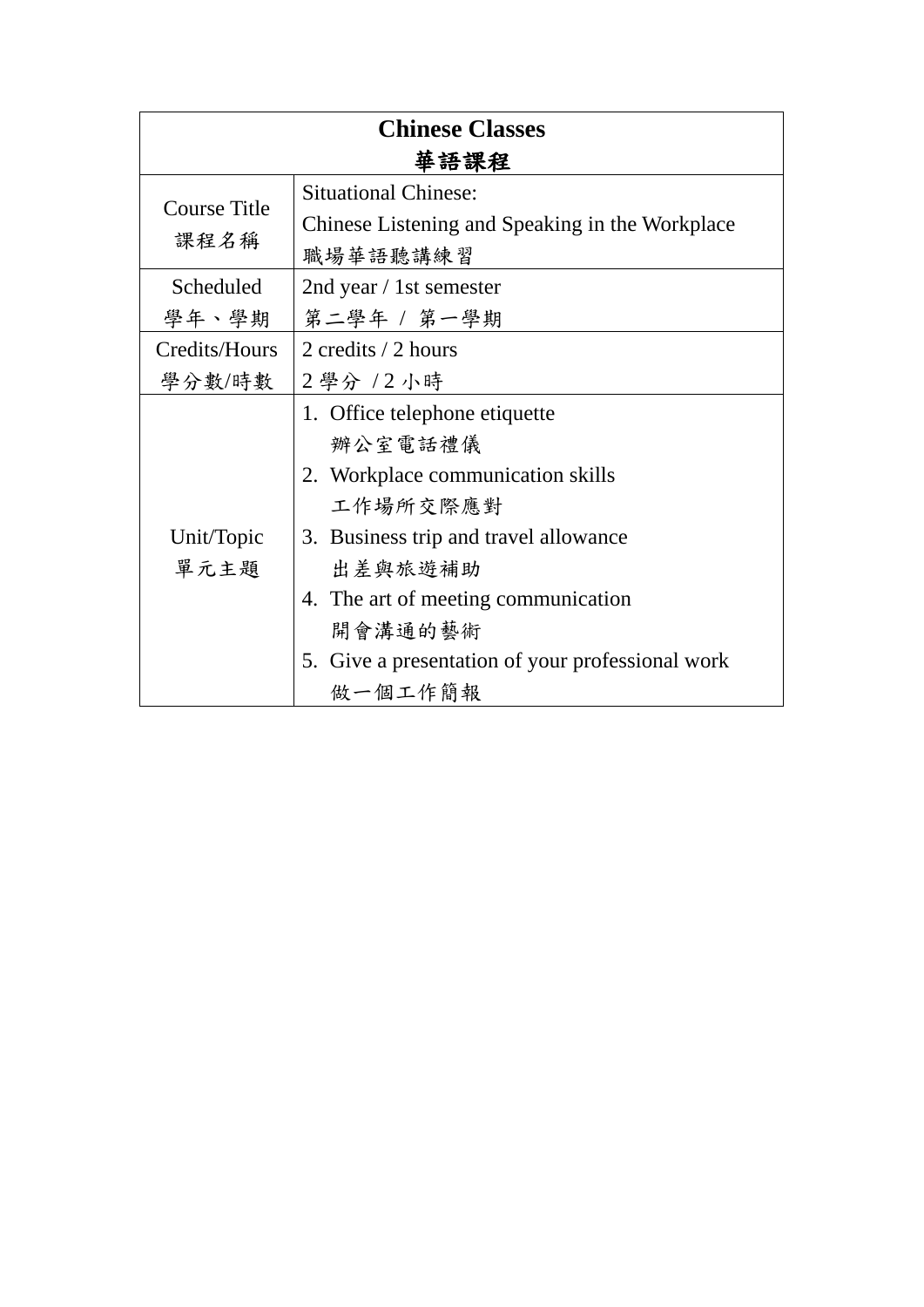| <b>Chinese Classes</b> |                                                  |
|------------------------|--------------------------------------------------|
|                        | 華語課程                                             |
| <b>Course Title</b>    | Workplace Reading and Writing Skills of Chinese  |
|                        | <b>Documents and Letters</b>                     |
| 課程名稱                   | 職場華語讀寫練習                                         |
| Scheduled              | 2nd year / 1st semester                          |
| 學年、學期                  | 第二學年 / 第一學期                                      |
| Credits/Hours          | 2 credits / 2 hours                              |
| 學分數/時數                 | 2學分 /2小時                                         |
|                        | 1. How to write resume and cover letter          |
|                        | 求職履歷與自傳書寫介紹                                      |
|                        | 2. Simple resume writing skills                  |
|                        | 簡單履歷表撰寫技巧                                        |
|                        | 3. Introduction to common workplace file formats |
| Unit/Topic             | and announcements                                |
| 單元主題                   | 職場常見文書通告介紹                                       |
|                        | 4. Introduction to workplace letters and emails  |
|                        | 職場書信與電子信函用語介紹                                    |
|                        | 5. Read customer service documents, forms and    |
|                        | exercises to fill out the form                   |
|                        | 認識客服文件、表格與回覆技巧練習                                 |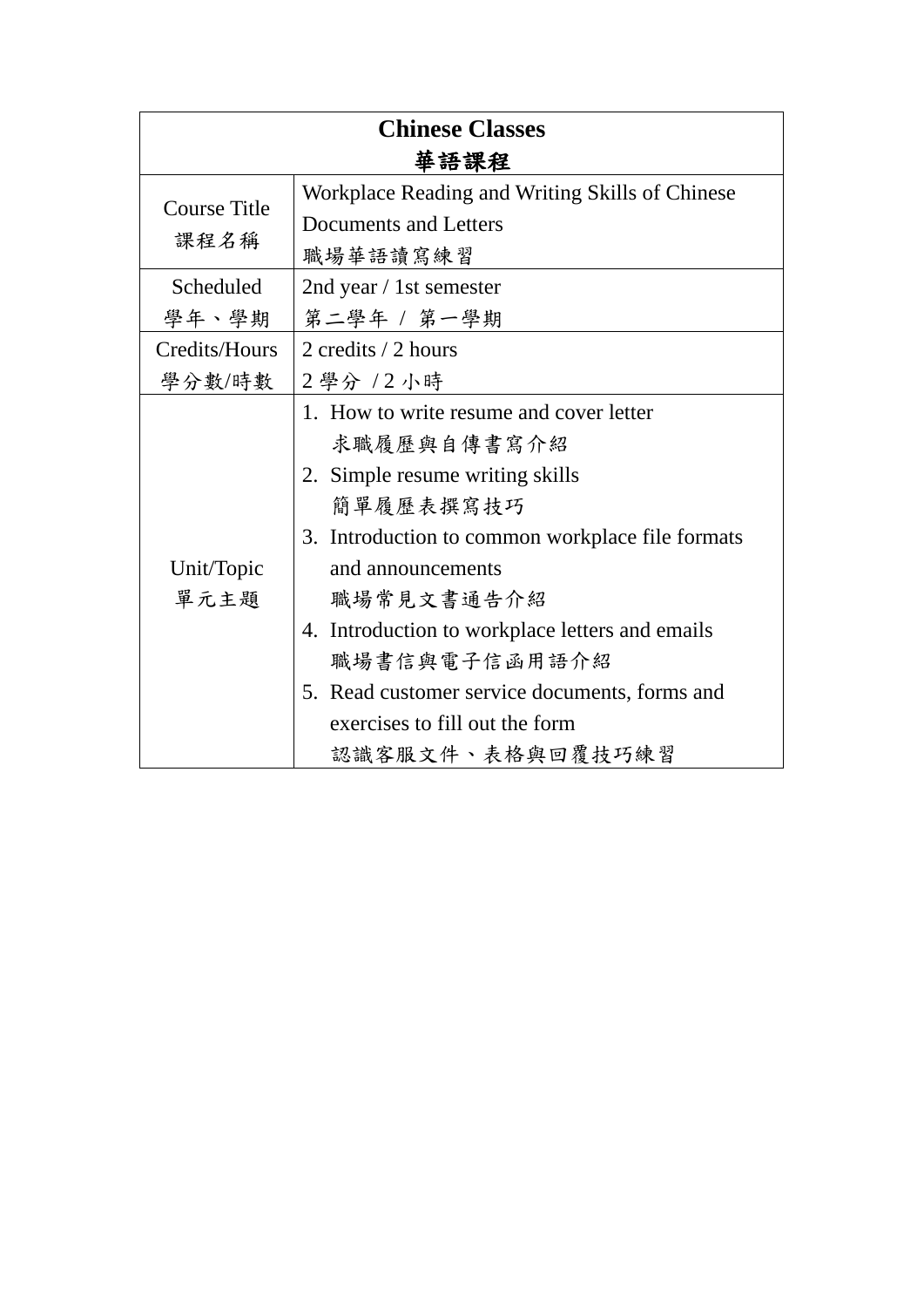| <b>General Education Course</b> |                                             |  |
|---------------------------------|---------------------------------------------|--|
| 通識課程                            |                                             |  |
| <b>Course Title</b>             | <b>Technical English</b>                    |  |
| 课程名稱                            | 科技英文                                        |  |
| Scheduled                       | 2nd year / 1st semester                     |  |
| 學年、學期                           | 第二學年 / 第一學期                                 |  |
| Credits/Hours                   | 2 credits / 2 hours                         |  |
| 學分數/時數                          | 2學分 / 2 小時                                  |  |
|                                 | 1. Vocabularies usually used in science and |  |
|                                 | technology                                  |  |
|                                 | 科技產業英文字彙                                    |  |
| Unit/Topic<br>單元主題              | 2. Scientific & technical articles reading  |  |
|                                 | 科技產業文章閱讀訓練                                  |  |
|                                 | 3. Presentation skills                      |  |
|                                 | 英語簡報訓練                                      |  |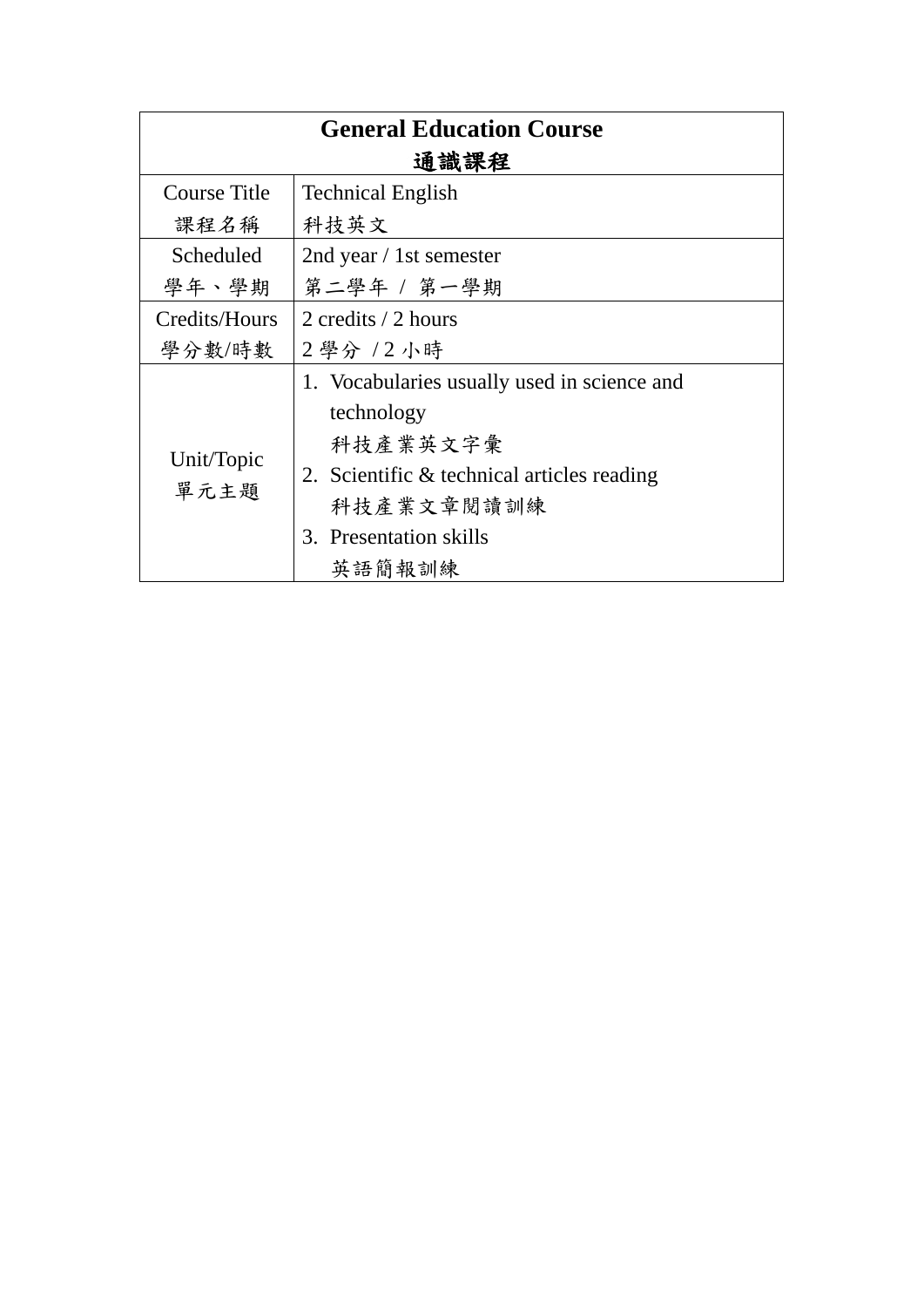| <b>On-campus Practice Course</b> |                                                |
|----------------------------------|------------------------------------------------|
|                                  | 校內實作課程                                         |
| Course Title                     | Programmable Logic Controller and Practice     |
| 课程名稱                             | 可程式控制與實習                                       |
| Scheduled                        | 2nd year / 1st semester                        |
| 學年、學期                            | 第二學年 / 第一學期                                    |
| Credits/Hours                    | 3 credits / 3 hours                            |
| 學分數/時數                           | 3 學分 / 3 小時                                    |
|                                  | 1. Basic instruction                           |
|                                  | 基礎指令                                           |
|                                  | 2. Operation of tool software                  |
|                                  | 工具軟體操作                                         |
| Unit/Topic                       | 3. Write to PLC(Programmable Logic Controller) |
| 單元主題                             | 專案寫入                                           |
|                                  | 4. PLC diagnostics                             |
|                                  | PLC 診斷                                         |
|                                  | 5. System architecture                         |
|                                  | 系統架構                                           |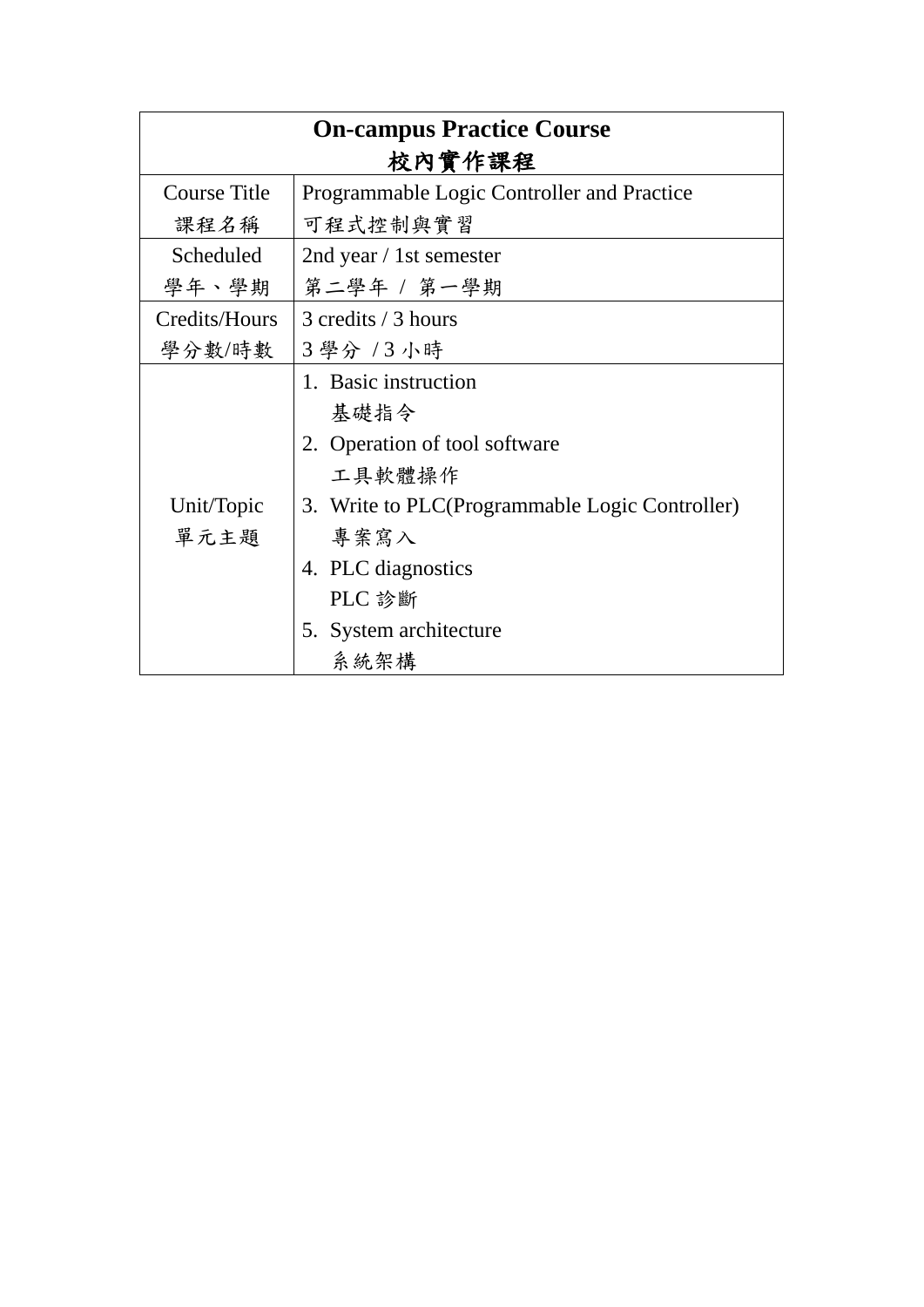| <b>On-campus Practice Course</b> |                                                                                                                                                                                                                                                                                                                            |
|----------------------------------|----------------------------------------------------------------------------------------------------------------------------------------------------------------------------------------------------------------------------------------------------------------------------------------------------------------------------|
|                                  | 校內實作課程                                                                                                                                                                                                                                                                                                                     |
| <b>Course Title</b>              | <b>Energy Storage Device Process</b>                                                                                                                                                                                                                                                                                       |
| 課程名稱                             | 储能元件製程                                                                                                                                                                                                                                                                                                                     |
| Scheduled                        | 2nd year / 1st semester                                                                                                                                                                                                                                                                                                    |
| 學年、學期                            | 第二學年 / 第一學期                                                                                                                                                                                                                                                                                                                |
| Credits/Hours                    | 3 credits / 3 hours                                                                                                                                                                                                                                                                                                        |
| 學分數/時數                           | 3學分 /3小時                                                                                                                                                                                                                                                                                                                   |
| Unit/Topic<br>單元主題               | 1. Introduction to energy storage devices<br>儲能元件簡介<br>2. Lithium-ion battery materials present and future<br>鋰離子電池材料<br>3. Lithium-ion battery manufacturing<br>鋰離子電池製造<br>4. Testing and analyzing lithium-ion battery<br>鋰離子電池測試與分析<br>5. Lithium-ion battery applications in energy storage<br>market<br>鋰離子電池在儲能市場之應用 |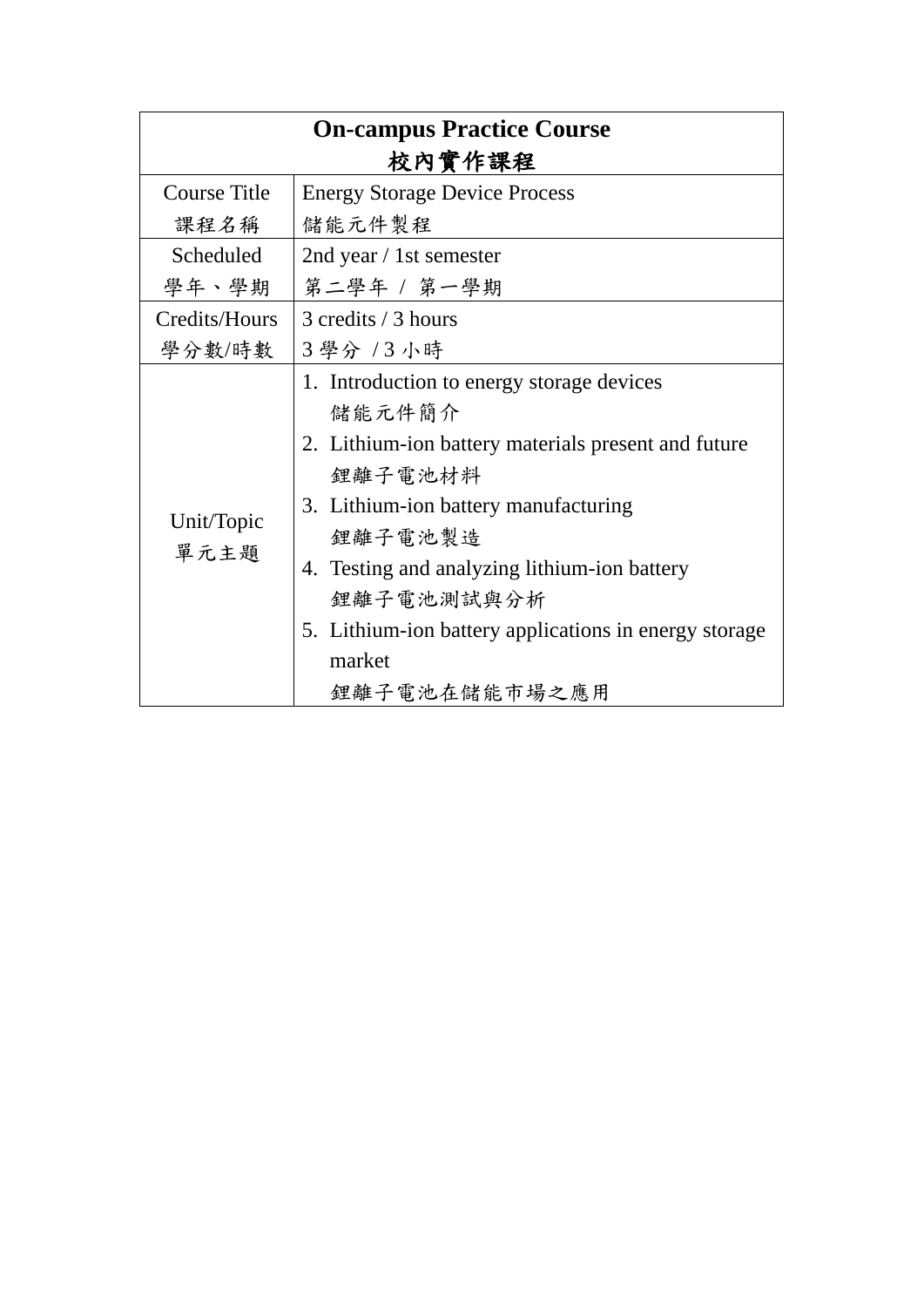| <b>Professional Elective Course</b> |                                                                                                                                                                                                                                                                                               |
|-------------------------------------|-----------------------------------------------------------------------------------------------------------------------------------------------------------------------------------------------------------------------------------------------------------------------------------------------|
|                                     | 專業選修課程                                                                                                                                                                                                                                                                                        |
| <b>Course Title</b>                 | <b>Sensing Circuit and Implementation</b>                                                                                                                                                                                                                                                     |
| 课程名稱                                | 感測電路與實習                                                                                                                                                                                                                                                                                       |
| Scheduled                           | 2nd year / 1st semester                                                                                                                                                                                                                                                                       |
| 學年、學期                               | 第二學年 / 第一學期                                                                                                                                                                                                                                                                                   |
| Credits/Hours                       | 3 credits / 3 hours                                                                                                                                                                                                                                                                           |
| 學分數/時數                              | 3學分 /3小時                                                                                                                                                                                                                                                                                      |
| Unit/Topic<br>單元主題                  | 1. Learning and sensing related practical application<br>technology<br>學習感測相關實務應用技術<br>2. Arduino program control<br>Arduino 程式控制<br>3. Sensor practical application (1)<br>感測器實務應用(一)<br>4. Sensor practical application (2)<br>感測器實務應用(二)<br>5. Integrated Application - Industry 4.0 Smart |
|                                     | <b>Factory Teaching</b><br>整合應用-工業4.0 智慧工廠教學                                                                                                                                                                                                                                                  |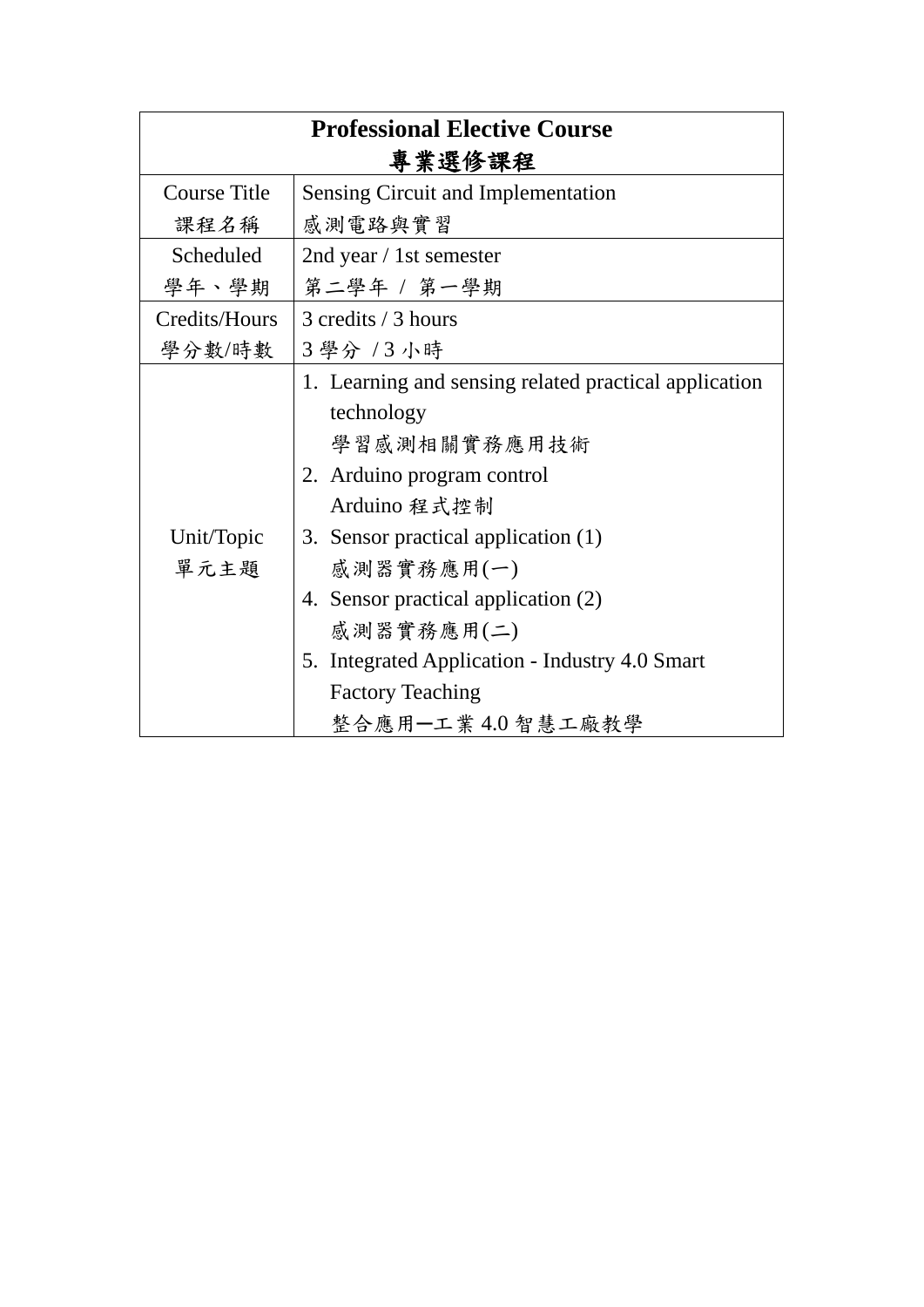| <b>Professional Elective Course</b> |                                        |
|-------------------------------------|----------------------------------------|
|                                     | 專業選修課程                                 |
| <b>Course Title</b>                 | <b>Layout of Printed Circuit Board</b> |
| 课程名稱                                | 印刷電路板佈局                                |
| Scheduled                           | 2nd year / 1st semester                |
| 學年、學期                               | 第二學年 / 第一學期                            |
| Credits/Hours                       | 3 credits / 3 hours                    |
| 學分數/時數                              | 3學分 /3小時                               |
|                                     | 1. design flow                         |
|                                     | 設計流程                                   |
|                                     | 2. Using schematic software            |
|                                     | 電路圖軟體使用                                |
| Unit/Topic                          | 3. Using layout software               |
| 單元主題                                | 佈局圖軟體使用                                |
|                                     | 4. layout method                       |
|                                     | 佈線方式                                   |
|                                     | 5. circuit simulation                  |
|                                     | 電路模擬                                   |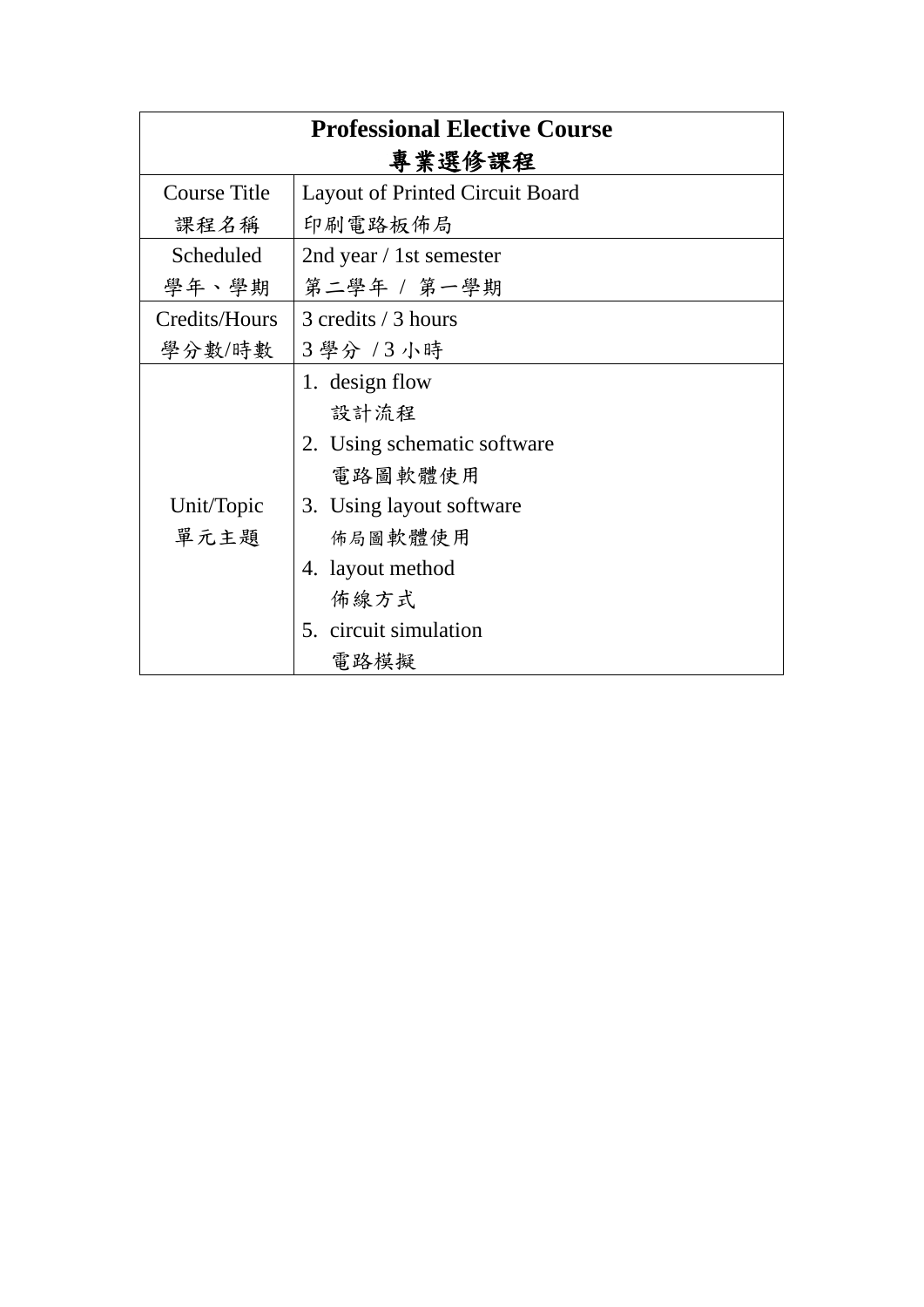| <b>Professional Elective Course</b> |                                                                                                                                                                                                                                                                                                                                                                              |
|-------------------------------------|------------------------------------------------------------------------------------------------------------------------------------------------------------------------------------------------------------------------------------------------------------------------------------------------------------------------------------------------------------------------------|
|                                     | 專業選修課程                                                                                                                                                                                                                                                                                                                                                                       |
| <b>Course Title</b>                 | <b>Lithium Battery Engineering</b>                                                                                                                                                                                                                                                                                                                                           |
| 课程名稱                                | 鋰電池工程                                                                                                                                                                                                                                                                                                                                                                        |
| <b>Scheduled</b>                    | 2nd year / 1st semester                                                                                                                                                                                                                                                                                                                                                      |
| 學年、學期                               | 第二學年 / 第一學期                                                                                                                                                                                                                                                                                                                                                                  |
| Credits/Hours                       | 3 credits / 3 hours                                                                                                                                                                                                                                                                                                                                                          |
| 學分數/時數                              | 3學分 /3小時                                                                                                                                                                                                                                                                                                                                                                     |
| Unit/Topic<br>單元主題                  | 1. Lithium battery industry and application<br>鋰電池產業與應用<br>2. Lithium battery principle and structure<br>鋰電池原理與結構<br>3. Lithium Battery Key Materials (1) - Cathode<br>Material<br>鋰電池關鍵材料(1)-正極材料<br>4. Lithium Battery Key Materials (2) - Separator,<br>Anode Material and Electrolyte<br>鋰電池關鍵材料(2)- 隔離膜、負極材料與電解<br>液<br>5. Lithium Battery System Technology<br>鋰電池系統技術 |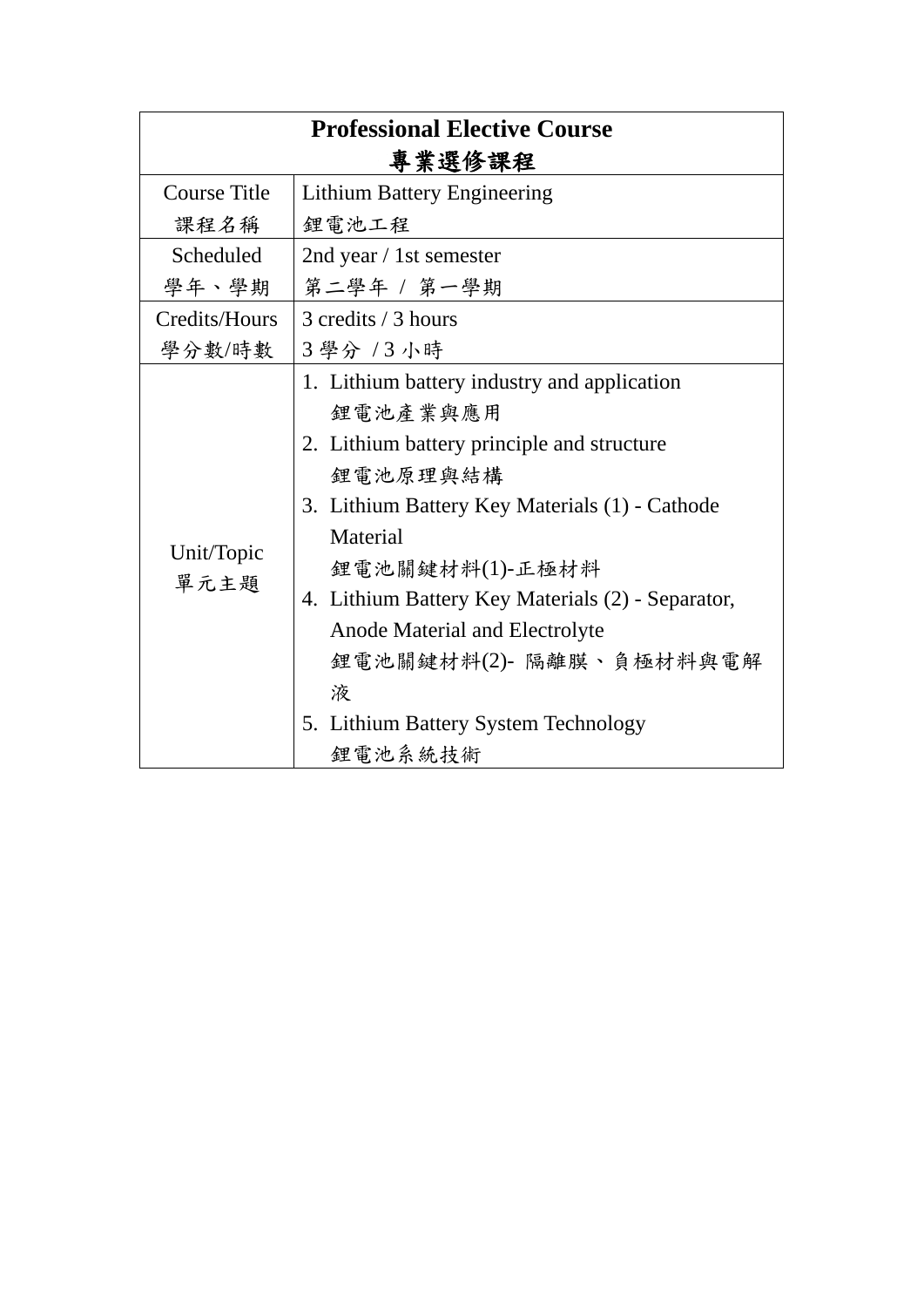| <b>Professional Elective Course</b><br>專業選修課程 |                                                                                                                                                                                                                                                                                                                                                    |
|-----------------------------------------------|----------------------------------------------------------------------------------------------------------------------------------------------------------------------------------------------------------------------------------------------------------------------------------------------------------------------------------------------------|
| <b>Course Title</b>                           | <b>Advanced Energy Storage Materials</b>                                                                                                                                                                                                                                                                                                           |
| 课程名稱                                          | 先進儲能材料                                                                                                                                                                                                                                                                                                                                             |
| Scheduled                                     | 2nd year / 2nd semester                                                                                                                                                                                                                                                                                                                            |
| 學年、學期                                         | 第二學年 / 第二學期                                                                                                                                                                                                                                                                                                                                        |
| Credits/Hours                                 | 3 credits / 3 hours                                                                                                                                                                                                                                                                                                                                |
| 學分數/時數                                        | 3 學分 /3 小時                                                                                                                                                                                                                                                                                                                                         |
| Unit/Topic<br>單元主題                            | 1. Introduction of advanced energy storage materials<br>先進儲能材料介紹<br>2. Battery energy storage industry development<br>電池儲能產業發展<br>3. Battery materials and applications development<br>電池材料與應用開發<br>4. Advanced lithium battery energy storage<br>technology<br>先進鋰電池儲能技術<br>5. Advanced electrochemical energy storage<br>technology<br>先進電化學儲能技術 |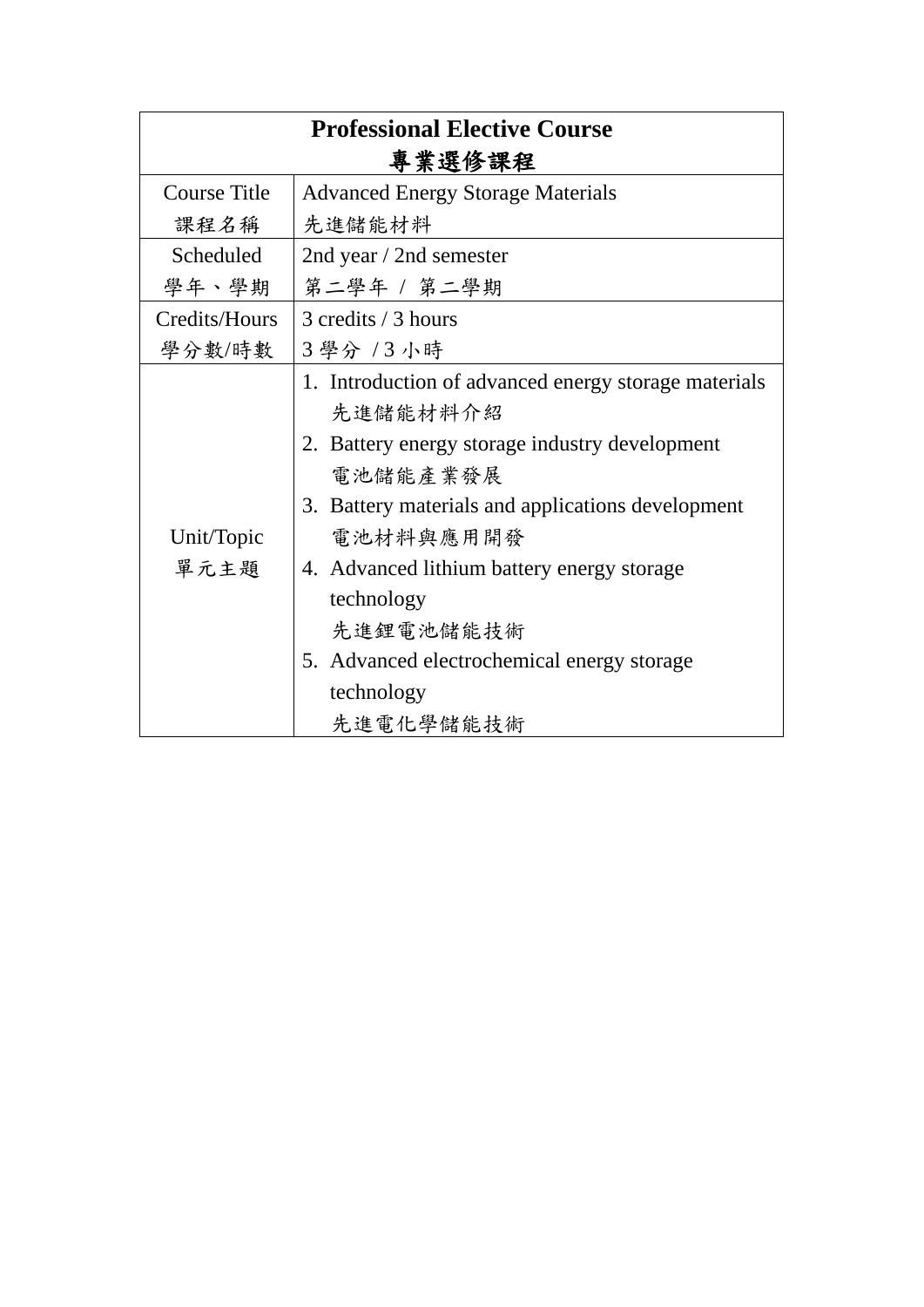| <b>Professional Elective Course</b> |                                                   |  |
|-------------------------------------|---------------------------------------------------|--|
| 專業選修課程                              |                                                   |  |
| <b>Course Title</b>                 | <b>IC Packaging Engineering</b>                   |  |
| 课程名稱                                | 封裝工程                                              |  |
| Scheduled                           | 2nd year / 2nd semester                           |  |
| 學年、學期                               | 第二學年 / 第二學期                                       |  |
| Credits/Hours                       | 3 credits / 3 hours                               |  |
| 學分數/時數                              | 3 學分 /3 小時                                        |  |
|                                     | 1. Introduction to IC Packaging Engineering       |  |
|                                     | IC 封裝技術概論                                         |  |
|                                     | 2. Wafer manufacture and IC fabrication processes |  |
| Unit/Topic<br>單元主題                  | 晶圓製造與IC製程                                         |  |
|                                     | 3. IC Packaging Materials                         |  |
|                                     | 轉注成型封裝材料                                          |  |
|                                     | 4. Die Saw, Die Mount, and Wire Bond              |  |
|                                     | 切割、黏晶與銲線接合                                        |  |
|                                     | 5. Ball Grid Array IC Packaging Technology        |  |
|                                     | BGA 球閘列封裝                                         |  |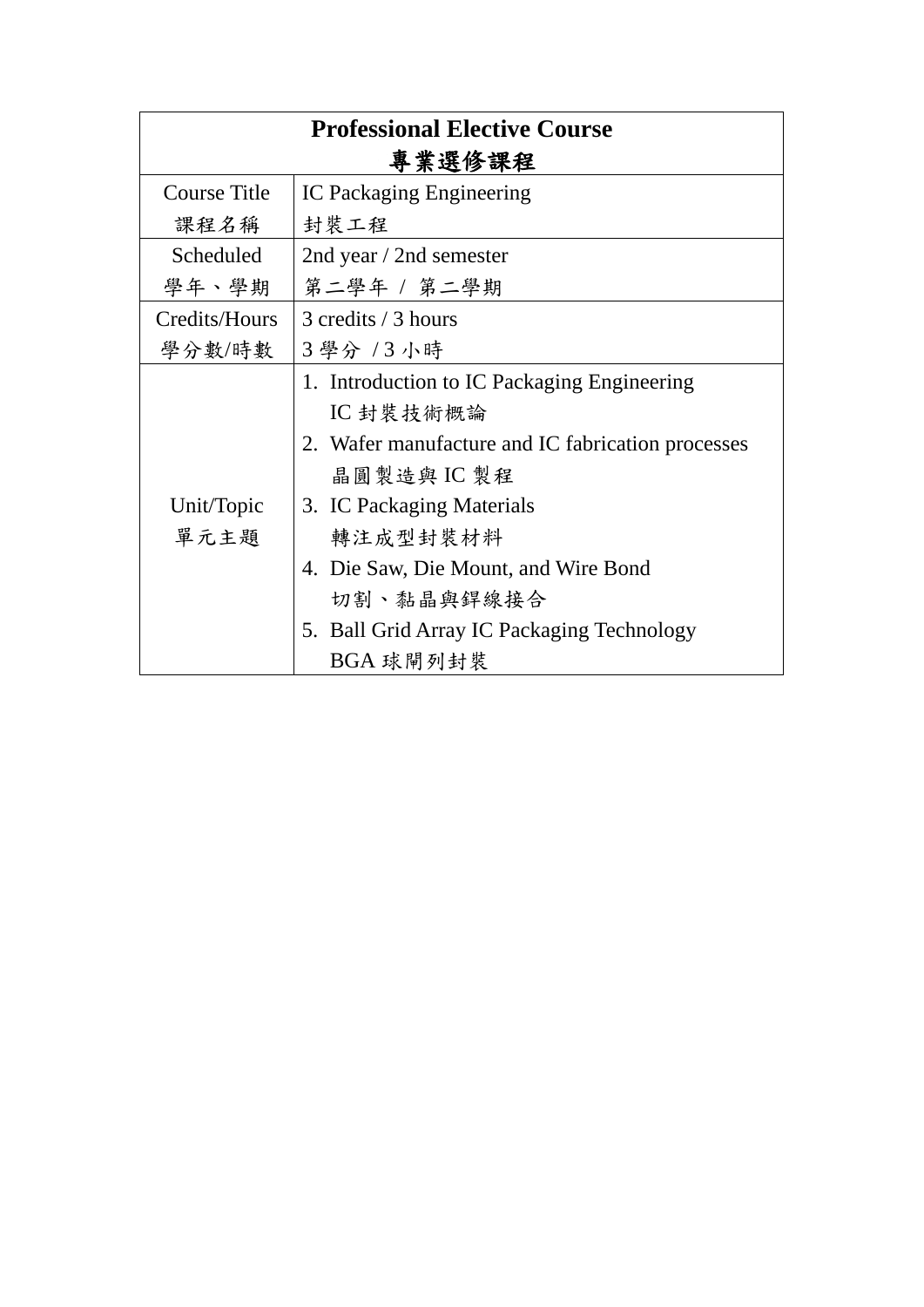| <b>Off-campus Internship</b> |                                                        |  |
|------------------------------|--------------------------------------------------------|--|
| 校外實習課程                       |                                                        |  |
| <b>Course Title</b>          | Internship $(I)$                                       |  |
| 课程名稱                         | 校外實習(一)                                                |  |
| Scheduled                    | 2nd year / 2nd semester                                |  |
| 學年、學期                        | 第二學年 / 第二學期                                            |  |
| Credits/Hours                | 6 credits / 20 hours                                   |  |
| 學分數/時數                       | 6學分 / 20 小時                                            |  |
|                              | 1. Business organization and job description           |  |
|                              | 企業組織與工作執掌                                              |  |
|                              | 2. Basic job skills training for the lithium battery   |  |
|                              | manufacturing process                                  |  |
|                              | 鋰電池生產技術實習                                              |  |
| Unit/Topic                   | 3. Basic job skills training for the lithium battery   |  |
| 單元主題                         | package process                                        |  |
|                              | 鋰電池封裝技術實習                                              |  |
|                              | 4. Basic job skills training for the process equipment |  |
|                              | operation                                              |  |
|                              | 基本鋰電池製程設備操作實習                                          |  |
|                              | 5. Corporate culture experience                        |  |
|                              | 企業職場文化體驗                                               |  |
| Remarks                      | Required course                                        |  |
| 備註                           | 必修                                                     |  |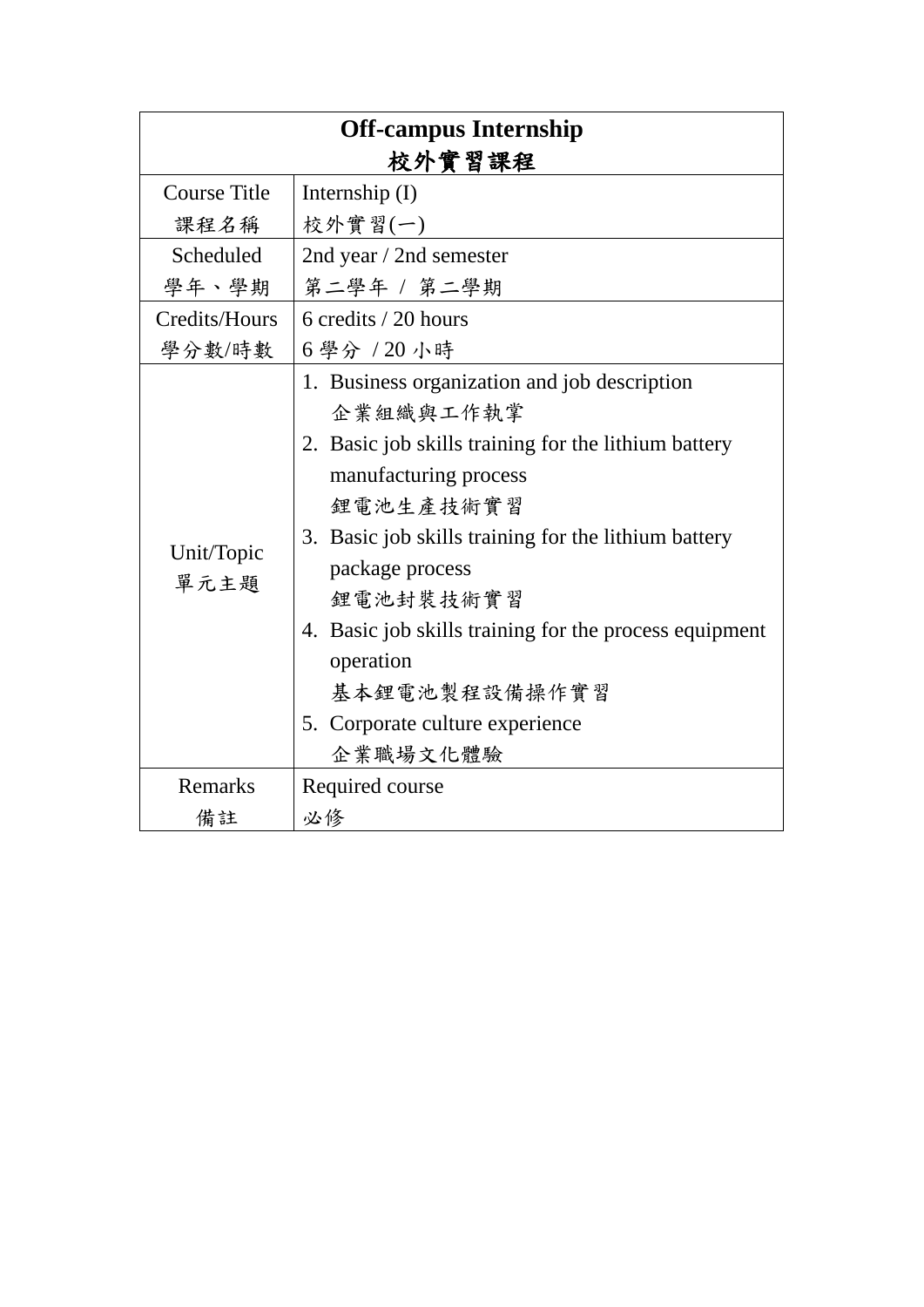| <b>Off-campus Internship</b> |                                                     |
|------------------------------|-----------------------------------------------------|
| 校外實習課程                       |                                                     |
| <b>Course Title</b>          | Internship $(II)$                                   |
| 课程名稱                         | 校外實習(二)                                             |
| Scheduled                    | 3rd year / 1st semester                             |
| 學年、學期                        | 第三學年 / 第一學期                                         |
| Credits/Hours                | 6 credits / 20 hours                                |
| 學分數/時數                       | 6學分 / 20 小時                                         |
|                              | 1. Advanced job skills training for lithium battery |
|                              | module assembly                                     |
|                              | 鋰電池模組組裝技術實習                                         |
|                              | 2. Advanced job skills training for lithium battery |
|                              | package process                                     |
|                              | 鋰電池封裝技術實習                                           |
| Unit/Topic                   | 3. Advanced job skills training for the process     |
| 單元主題                         | equipment maintenance                               |
|                              | 鋰電池製程設備維護技術實習                                       |
|                              | 4. Workplace ethics and interpersonal               |
|                              | communication                                       |
|                              | 職場工作倫理與人際溝通                                         |
|                              | 5. Corporate social responsibility experience       |
|                              | 企業社會責任體驗                                            |
| Remarks                      | Elective course                                     |
| 備註                           | 選修                                                  |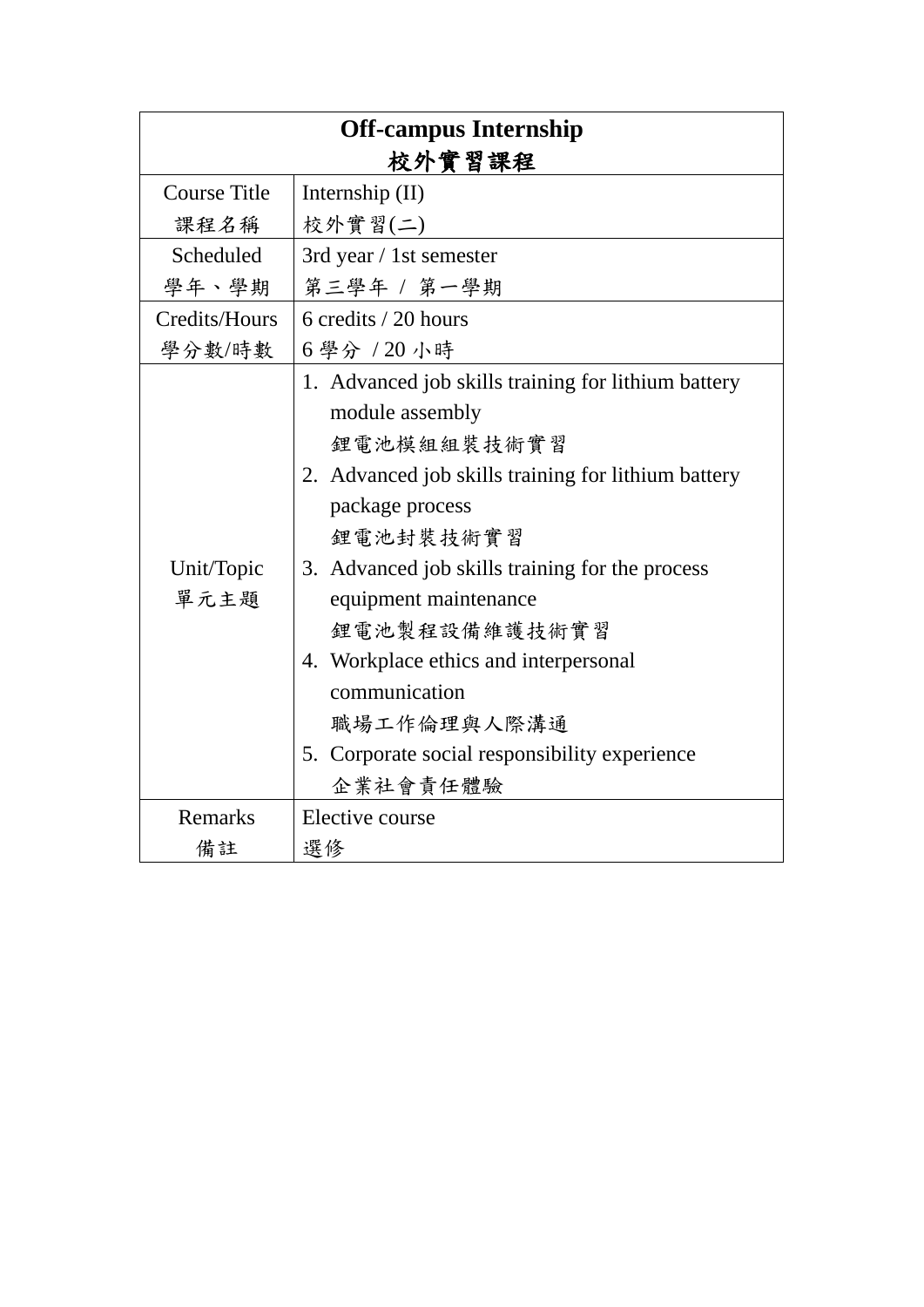| <b>Professional Elective Course</b> |                                                                                                                                                                                                                                                                                  |  |
|-------------------------------------|----------------------------------------------------------------------------------------------------------------------------------------------------------------------------------------------------------------------------------------------------------------------------------|--|
| 專業選修課程                              |                                                                                                                                                                                                                                                                                  |  |
| <b>Course Title</b>                 | <b>Electronic Circuit Application</b>                                                                                                                                                                                                                                            |  |
| 课程名稱                                | 電子電路應用                                                                                                                                                                                                                                                                           |  |
| Scheduled                           | 3rd year / 1st semester                                                                                                                                                                                                                                                          |  |
| 學年、學期                               | 第三學年 / 第一學期                                                                                                                                                                                                                                                                      |  |
| Credits/Hours                       | 3 credits / 3 hours                                                                                                                                                                                                                                                              |  |
| 學分數/時數                              | 3 學分 / 3 小時                                                                                                                                                                                                                                                                      |  |
| Unit/Topic<br>單元主題                  | 1. Understand the latest application information and<br>development of electronic circuit theory<br>了解電子電路理論之最新應用資訊及發展情形<br>2. Operational Amplifier<br>運算放大器<br>3. Differential and multistage amplifiers<br>差動與多級放大器<br>4. Feedback amplifier<br>回授放大器<br>5. Oscillator<br>振盪器 |  |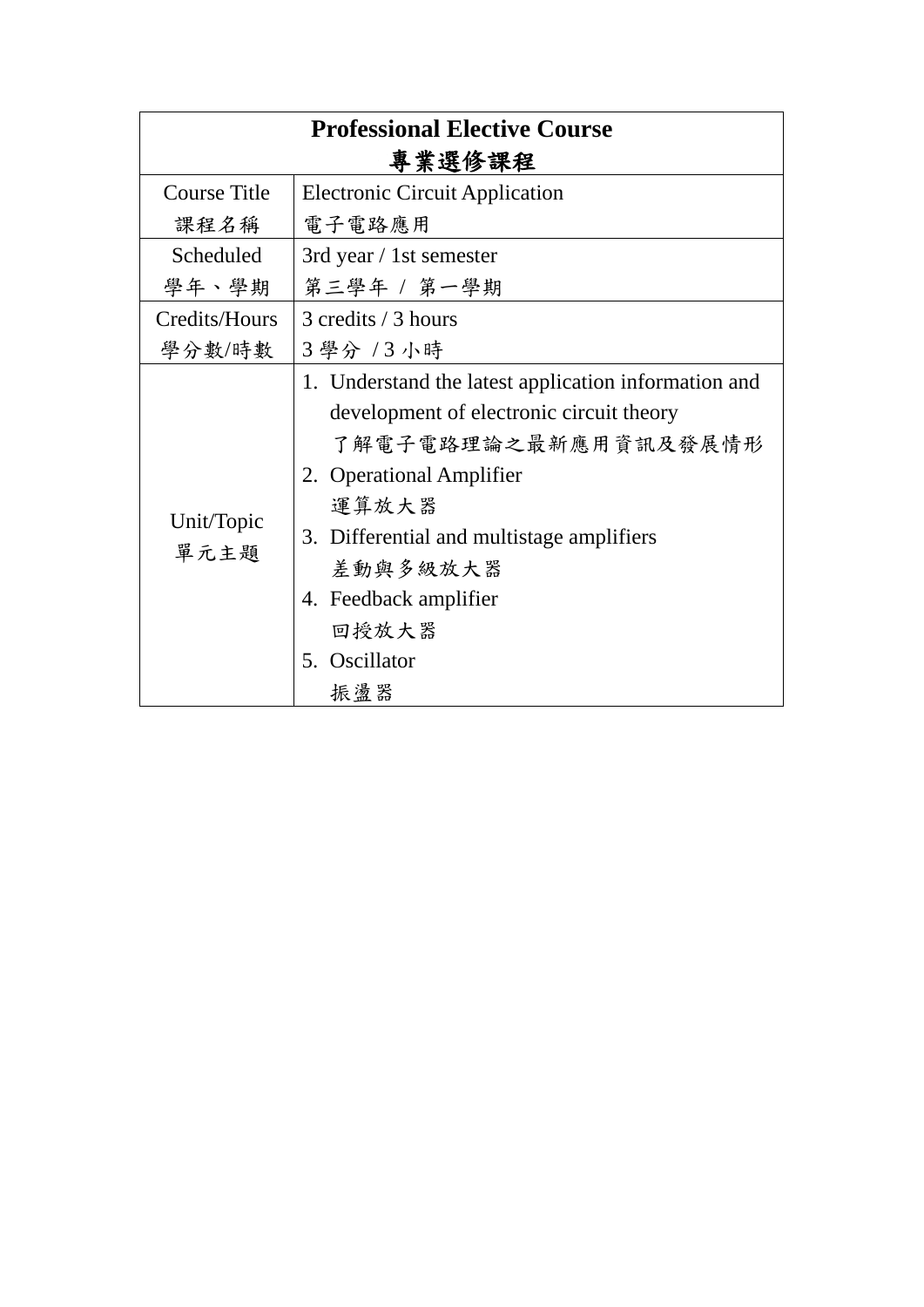| <b>Professional Elective Course</b><br>專業選修課程 |                                                                                                                                                                                                                                                                                                                     |
|-----------------------------------------------|---------------------------------------------------------------------------------------------------------------------------------------------------------------------------------------------------------------------------------------------------------------------------------------------------------------------|
| <b>Course Title</b>                           | <b>Touch Panel Technology</b>                                                                                                                                                                                                                                                                                       |
| 课程名稱                                          | 觸控技術                                                                                                                                                                                                                                                                                                                |
| Scheduled                                     | 3rd year / 1st semester                                                                                                                                                                                                                                                                                             |
| 學年、學期                                         | 第三學年 / 第一學期                                                                                                                                                                                                                                                                                                         |
| Credits/Hours                                 | 3 credits / 3 hours                                                                                                                                                                                                                                                                                                 |
| 學分數/時數                                        | 3 學分 /3 小時                                                                                                                                                                                                                                                                                                          |
| Unit/Topic<br>單元主題                            | 1. Introduction to touch panel applications and its<br>market<br>觸控面板應用及其市場簡介<br>2. Touch panel classification<br>觸控面板技術種類<br>3. Touch panel manufacture technology<br>觸控面板技術製程<br>4. Touch panel assembly technology<br>觸控面板組裝技術<br>5. Touch panel applications in electronic consumer<br>devices<br>電子消費設備的觸控面板應用 |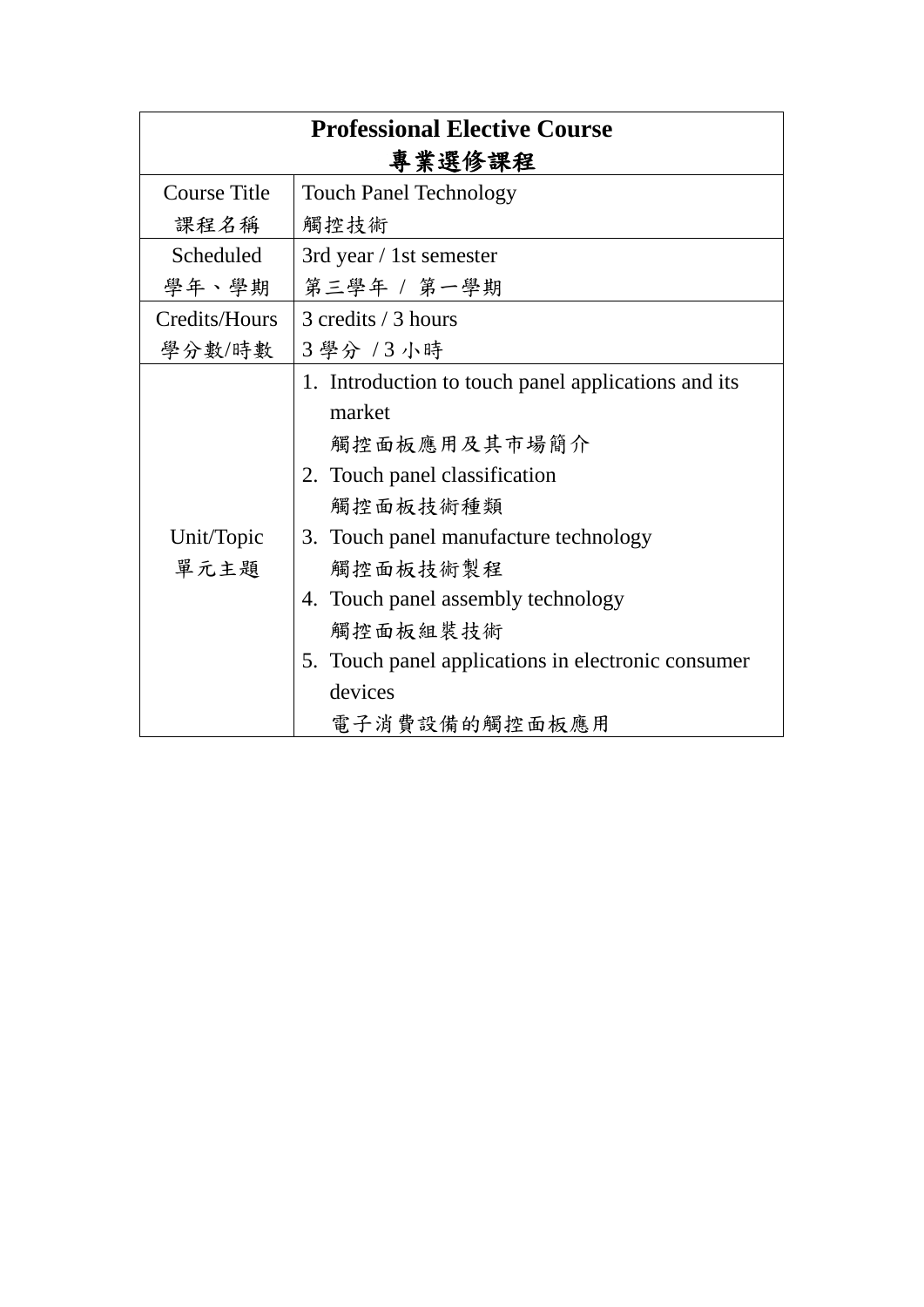| <b>Off-campus Internship</b> |                                                     |
|------------------------------|-----------------------------------------------------|
| 校外實習課程                       |                                                     |
| <b>Course Title</b>          | Internship (III)                                    |
| 课程名稱                         | 校外實習(三)                                             |
| Scheduled                    | 3rd year / 2nd semester                             |
| 學年、學期                        | 第三學年 / 第二學期                                         |
| Credits/Hours                | 6 credits / 20 hours                                |
| 學分數/時數                       | 6學分 / 20 小時                                         |
|                              | 1. Advanced job skills training for lithium battery |
|                              | performance testing                                 |
|                              | 鋰電池性能檢測實習                                           |
|                              | 2. Advanced job skills training for lithium battery |
|                              | reliability testing                                 |
|                              | 鋰電池可靠度檢測實習                                          |
| Unit/Topic                   | 3. Advanced job skills training for lithium battery |
| 單元主題                         | quality improvement                                 |
|                              | 鋰電池製程品質改善生產技術實習                                     |
|                              | 4. Manufacturing process improvement and creative   |
|                              | thinking                                            |
|                              | 生產改善與產品創意思考                                         |
|                              | 5. Corporate social responsibility experience       |
|                              | 企業社會責任體驗                                            |
| Remarks                      | Elective course                                     |
| 備註                           | 選修                                                  |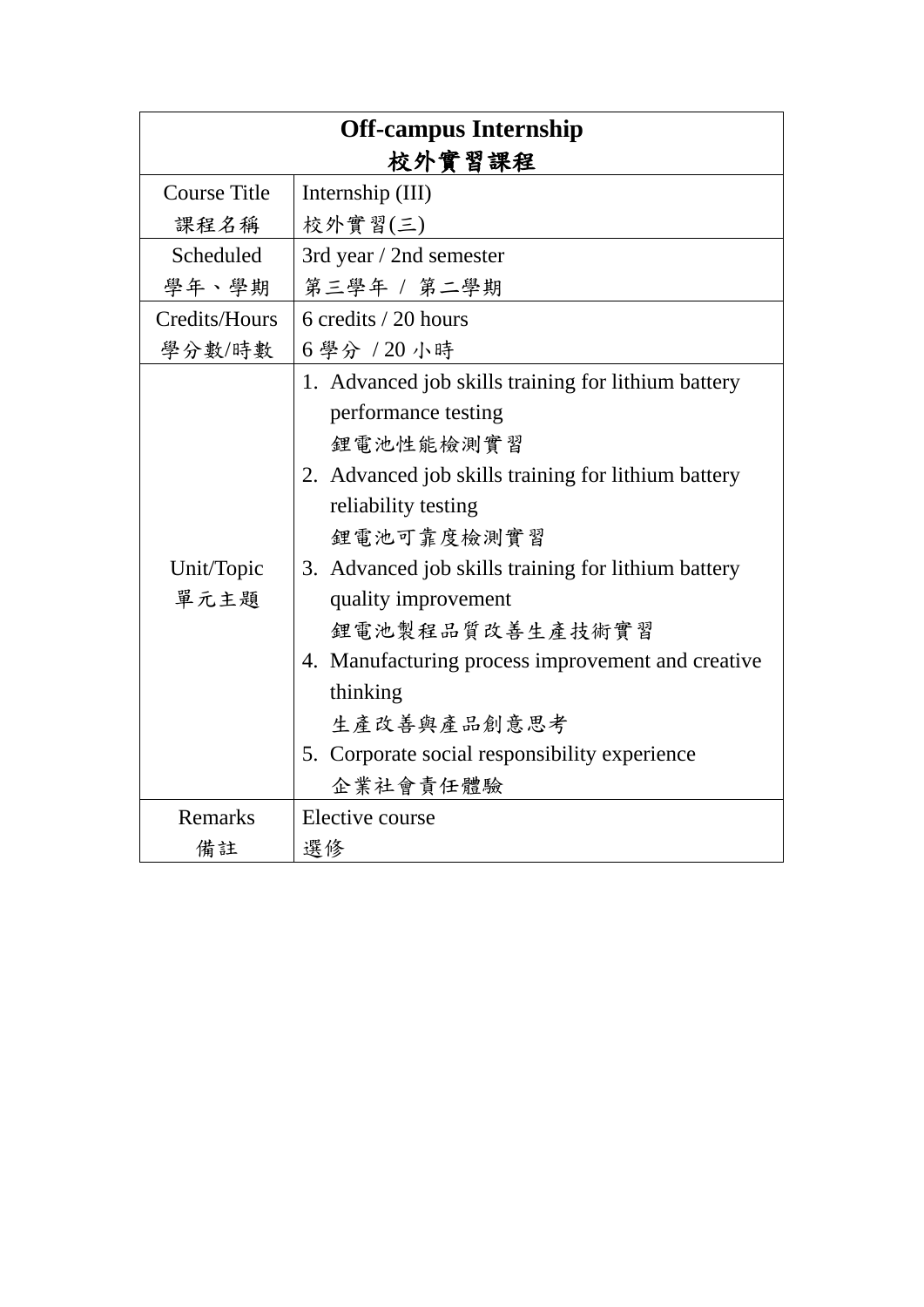| <b>Professional Elective Course</b> |                                                                                                                                                                                                                                                                                                                                                                                                                                                                      |  |
|-------------------------------------|----------------------------------------------------------------------------------------------------------------------------------------------------------------------------------------------------------------------------------------------------------------------------------------------------------------------------------------------------------------------------------------------------------------------------------------------------------------------|--|
| 專業選修課程                              |                                                                                                                                                                                                                                                                                                                                                                                                                                                                      |  |
| <b>Course Title</b>                 | <b>Electronic Measurement and Practice</b>                                                                                                                                                                                                                                                                                                                                                                                                                           |  |
| 课程名稱                                | 電子量測與實習                                                                                                                                                                                                                                                                                                                                                                                                                                                              |  |
| Scheduled                           | 3rd year / 2nd semester                                                                                                                                                                                                                                                                                                                                                                                                                                              |  |
| 學年、學期                               | 第三學年 / 第二學期                                                                                                                                                                                                                                                                                                                                                                                                                                                          |  |
| Credits/Hours                       | 3 credits / 3 hours                                                                                                                                                                                                                                                                                                                                                                                                                                                  |  |
| 學分數/時數                              | 3學分 /3小時                                                                                                                                                                                                                                                                                                                                                                                                                                                             |  |
| Unit/Topic<br>單元主題                  | 1. X-ray powder and film diffractometer<br>measurement internship<br>X 光粉末及薄膜繞射儀量測實習<br>2. Ultraviolet/visible (UV/VIS) optical<br>characteristics measurement internship<br>紫外光/可見光(UV/VIS)光學特性量測實習<br>3. Solar cell materials and component measurement<br>internship<br>太陽能電池材料與元件之特性量測實習<br>4. Impedance analysis measurement RLC meter<br>measurement internship<br>阻抗分析量測 RLC meter 量測實習<br>5. Voltage-current (I-V) measurement internship<br>電壓-電流(I-V) 量測實習 |  |